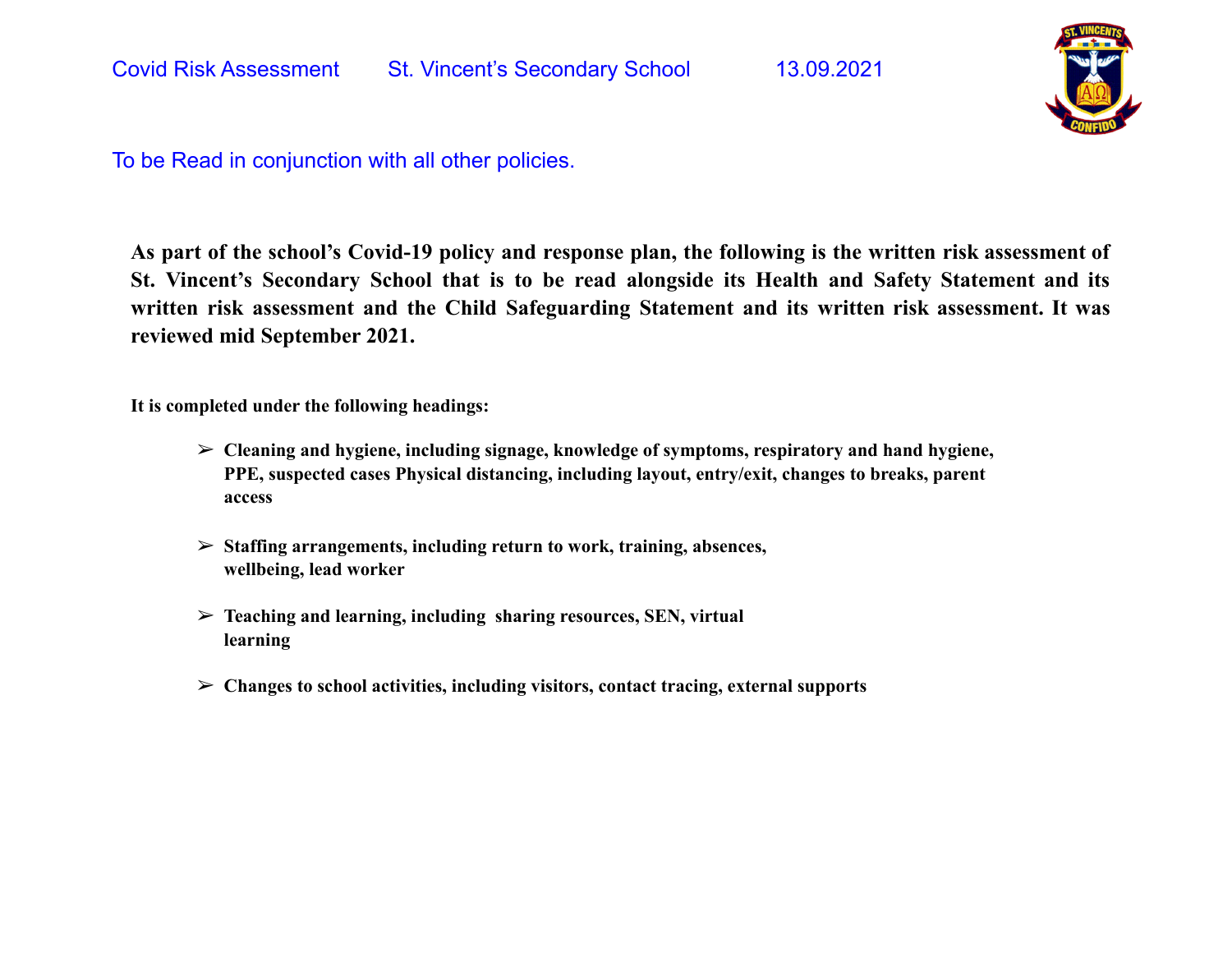

| <b>Cleaning and Hygiene</b>         |                             |                                                                                                                                                                                                                                                                                               |                                                                                                                                                                                                                                                                                                                                                                                                                                                                                                                                                                                                                                                                                                                                                                                                                                                                                                                                                                                                                              |  |
|-------------------------------------|-----------------------------|-----------------------------------------------------------------------------------------------------------------------------------------------------------------------------------------------------------------------------------------------------------------------------------------------|------------------------------------------------------------------------------------------------------------------------------------------------------------------------------------------------------------------------------------------------------------------------------------------------------------------------------------------------------------------------------------------------------------------------------------------------------------------------------------------------------------------------------------------------------------------------------------------------------------------------------------------------------------------------------------------------------------------------------------------------------------------------------------------------------------------------------------------------------------------------------------------------------------------------------------------------------------------------------------------------------------------------------|--|
| List of school<br><b>Activities</b> | <b>Risk</b><br><b>Level</b> | The school has identified the<br>following potential hazards                                                                                                                                                                                                                                  | The school has the following procedures in place<br>to address the risk identified in this assessment                                                                                                                                                                                                                                                                                                                                                                                                                                                                                                                                                                                                                                                                                                                                                                                                                                                                                                                        |  |
| <b>Cleaning Procedures</b>          | H                           | Spread of Covid-19 viruS<br>Surfaces not cleaned sufficiently<br>in between uses<br>Virus passing between users,<br>children or adults becoming ill<br>Risk of virus spreading<br>through high-touch surfaces<br>Risk of virus spreading through<br>lack of hygiene/cleanliness<br>procedures | All cleaning to be undertaken in line with DES<br>and public health guidance.<br>• A clear and shared cleaning schedule<br>outlines the frequency and locations to be<br>cleaned daily, with records maintained.<br>Toilet facilities and high-touch points<br>$\bullet$<br>(e.g. door handles, light switches,<br>banisters) to be cleaned everyday.<br>Staff to ensure that their workspace and<br>$\bullet$<br>classroom are free from clutter and that<br>surfaces are clear and clean as much as<br>possible. Items that must be stored in<br>classrooms are to have a clear place and<br>space and be labelled clearly.<br>Staff to be provided with essential cleaning<br>materials to keep their own work areas (e.g.<br>desk, laptop) clean (for example,<br>wipes/disinfection products, paper towels<br>and waste bins). Staff to wash their hands<br>with soap and water for at least 20 seconds,<br>before and after cleaning.<br>Sharing of work areas is minimised, but<br>where SNA's use the same workspace |  |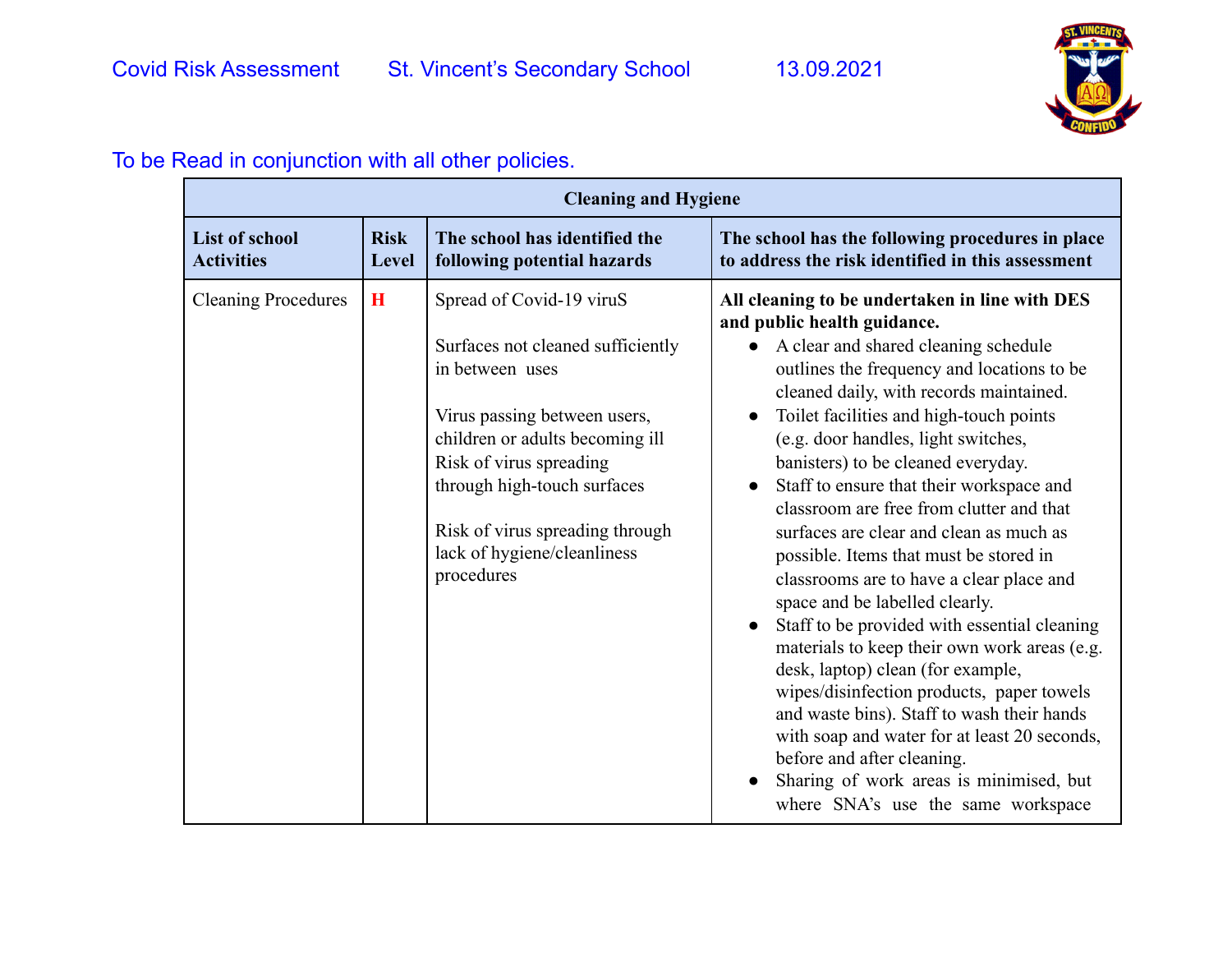

|  | with children, the tables and chairs are<br>wiped down and sprayed with disinfectant<br>between each group.<br>Staff are advised to bring minimal personal<br>items to work. They are responsible for<br>cleaning personal items that have been<br>brought to work and items handled at work<br>or during breaks. Staff are advised to clean<br>personal items (e.g. mobile phones) and to<br>avoid leaving them down on communal<br>surfaces or they will clean the surface after<br>the personal item is removed<br>Cleaning staff are trained in the new<br>cleaning arrangements for the school,<br>following DES<br>guidance.<br>Sufficient<br>cleaning materials and PPE are available to<br>allow for increased cleaning.<br>Cleaning staff to be instructed to wear<br>gloves and aprons when cleaning and are<br>aware of the need to wash their hands<br>thoroughly with soap and water, both<br>before and after wearing gloves<br>System in place for the disposal of cleaning<br>cloths and used wipes in a rubbish bag |
|--|--------------------------------------------------------------------------------------------------------------------------------------------------------------------------------------------------------------------------------------------------------------------------------------------------------------------------------------------------------------------------------------------------------------------------------------------------------------------------------------------------------------------------------------------------------------------------------------------------------------------------------------------------------------------------------------------------------------------------------------------------------------------------------------------------------------------------------------------------------------------------------------------------------------------------------------------------------------------------------------------------------------------------------------|
|  | System in place to make sure reusable<br>cleaning equipment including mop heads<br>and non-disposable cloths are clean before                                                                                                                                                                                                                                                                                                                                                                                                                                                                                                                                                                                                                                                                                                                                                                                                                                                                                                        |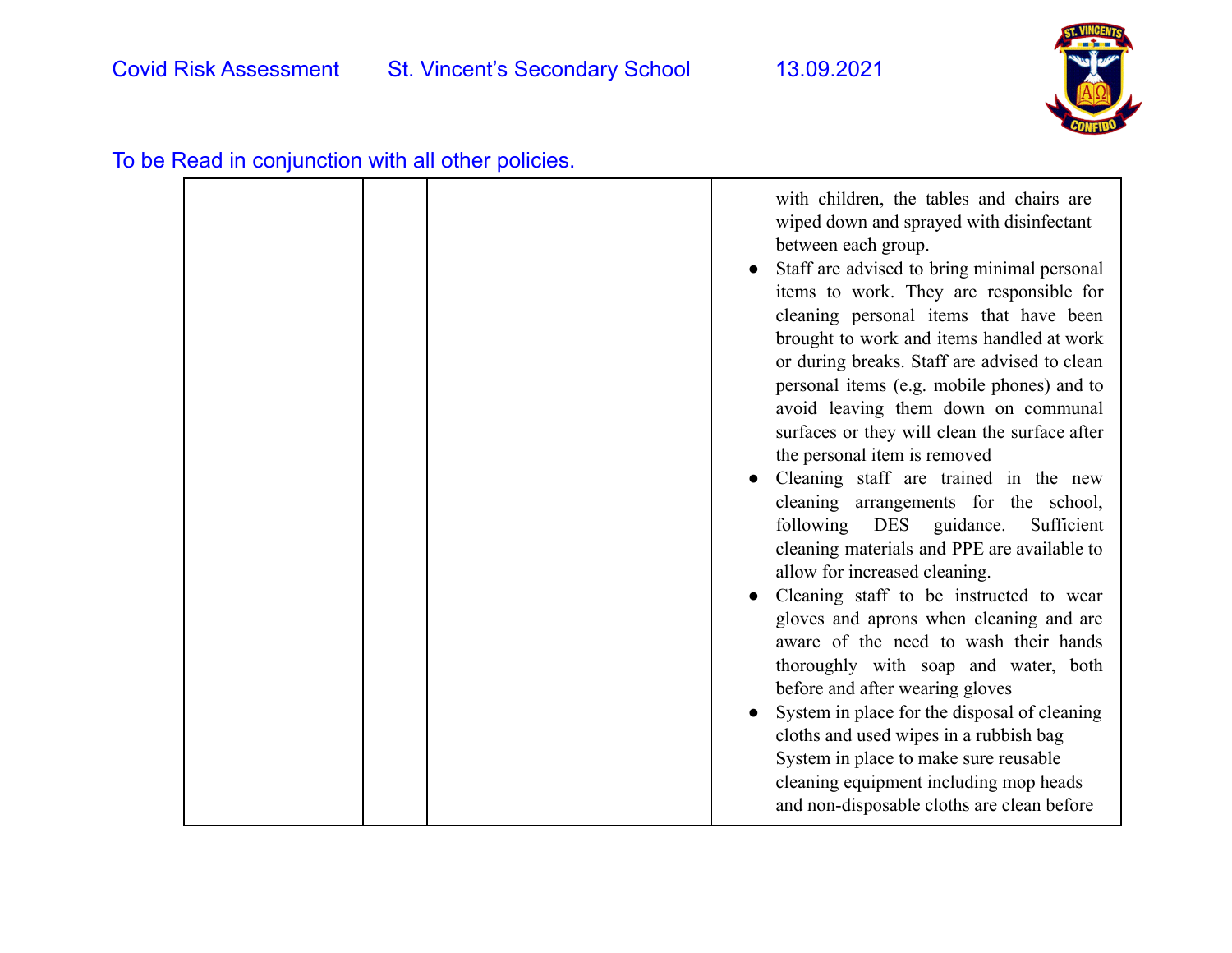

| To be Read in conjunction with all other policies. |  |  |
|----------------------------------------------------|--|--|
|----------------------------------------------------|--|--|

|  | re-use<br>System in place to ensure that equipment<br>such as buckets are emptied and cleaned<br>with a fresh solution of disinfectant before<br>re-use                                                                                                                                                                                                                                                                                                                                                                                                                                                                                                                                                                                                                |
|--|------------------------------------------------------------------------------------------------------------------------------------------------------------------------------------------------------------------------------------------------------------------------------------------------------------------------------------------------------------------------------------------------------------------------------------------------------------------------------------------------------------------------------------------------------------------------------------------------------------------------------------------------------------------------------------------------------------------------------------------------------------------------|
|  | Cleaning a space following a suspected case of<br>Covid-19<br>Staff wear designated PPE – visor,<br>disposable mask, gloves and apron,<br>when cleaning an area where there has<br>been a suspected case. Wash hands<br>regularly and once finished.<br>Thoroughly clean all areas and<br>surfaces that the symptomatic person<br>has come into contact with - first with<br>warm, soapy water and then with<br>disinfectant, using disposable<br>cloths/paper towels, where possible.<br>Avoid creating splashes and spray when<br>cleaning.<br>Wash any fabrics on a hot wash and<br>dry completely or use steam cleaning<br>if items cannot be washed in a<br>washing machine.<br>Waste put in a plastic rubbish bag,<br>'double-bagged' and tied at the top. Waste |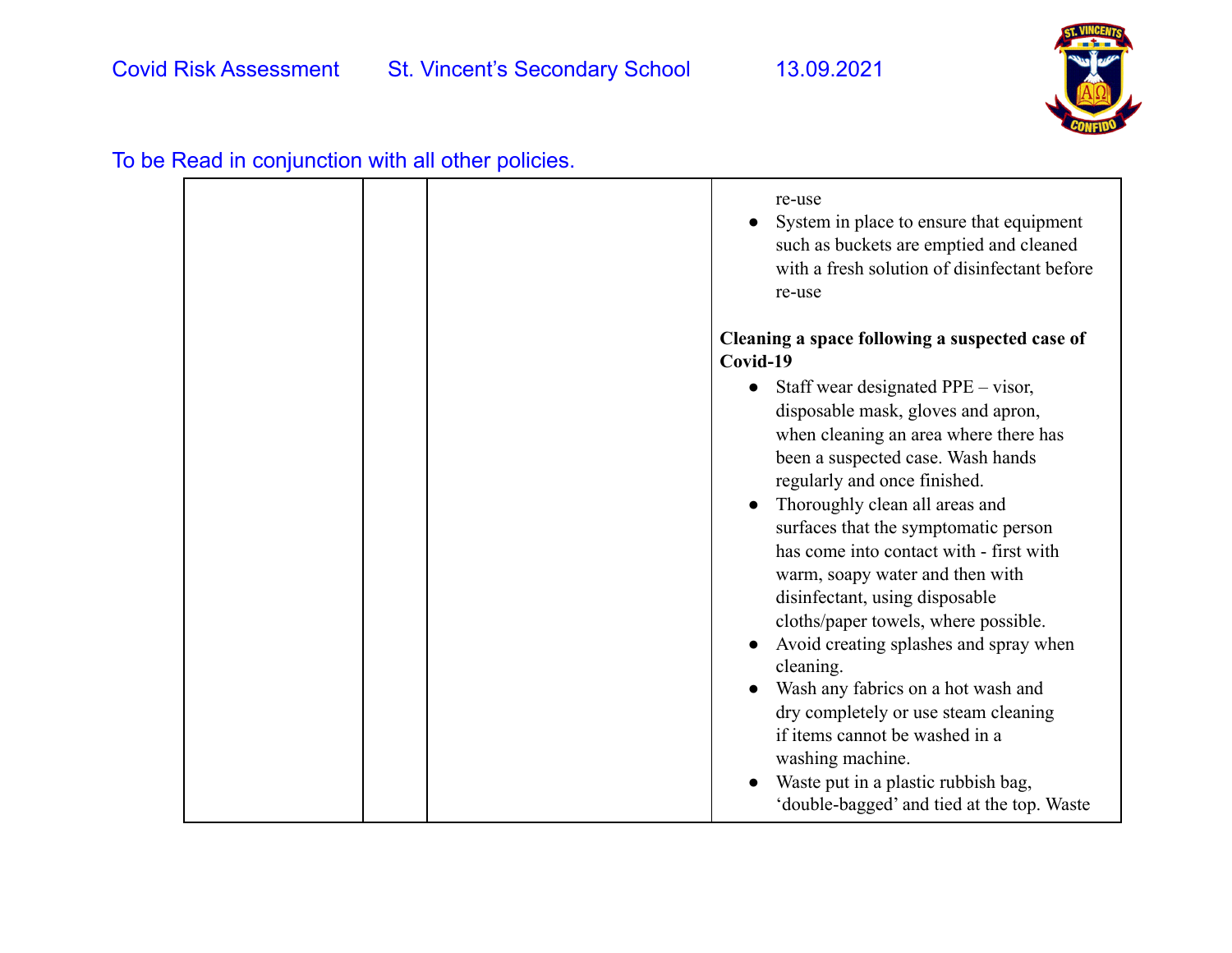

|                                       |             |                                                                                                                      | stored safely and securely and kept away<br>from children. Waste stored separately for<br>72 hours before being disposed of.                                                                                                                                                                                                                                                                                                                                                                                                                                                                                                                                                                                                                                                                                                       |
|---------------------------------------|-------------|----------------------------------------------------------------------------------------------------------------------|------------------------------------------------------------------------------------------------------------------------------------------------------------------------------------------------------------------------------------------------------------------------------------------------------------------------------------------------------------------------------------------------------------------------------------------------------------------------------------------------------------------------------------------------------------------------------------------------------------------------------------------------------------------------------------------------------------------------------------------------------------------------------------------------------------------------------------|
| First Aid and<br><b>Medical Needs</b> | $\bf{H}$    | Virus passing between users,<br>children or adults becoming ill<br>Risk of Virus spreading through<br>close contacts | First aid and emergency procedures to<br>remain the same – see First Aid Protocol.<br>Staff to wear masks and gloves when<br>attending to children where they cannot<br>maintain physical distancing.<br>Parents/carers of children with allergies<br>or medical conditions that may be<br>affected by Covid-19 or the new<br>procedures, to contact the Principal,<br>Deputy Principal or first aid coordinator<br>to update care plans. Staff attending to<br>children with medical needs or intimate<br>care needs, to wear appropriate PPE, a<br>mask and visor with gloves, and aprons.<br>These to be provided.<br>In cases of emergency, continue to call 112<br>or 999, as appropriate. Where a child is<br>showing symptoms of Covid-19 and is also<br>in an emergency situation, ensure the 999<br>operator is informed. |
| Knowledge of Covid<br>19 Symptoms     | $\mathbf H$ | Risk of virus spreading in the<br>community due to lack of<br>knowledge of the symptoms                              | Known effects of Covid-19 are shared<br>with children, parents/carers and staff<br>before the return to school and regularly                                                                                                                                                                                                                                                                                                                                                                                                                                                                                                                                                                                                                                                                                                       |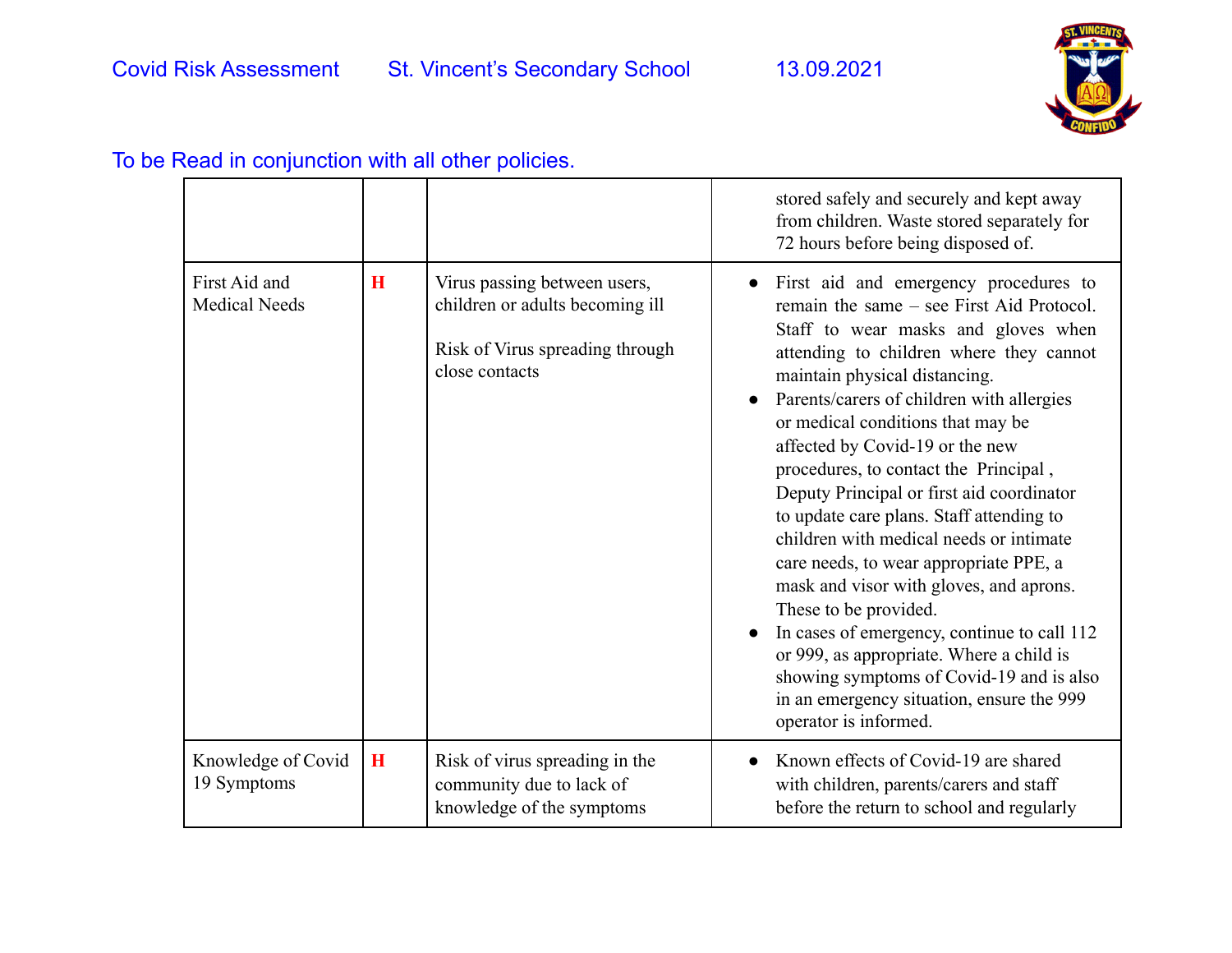

|  | Children or adults arriving at<br>school with symptoms and not<br>self-isolating<br>Parents/carers, children or staff not<br>understanding or following new<br>procedures | once returned<br>A fever (high temperature of 37.5 degrees<br>Celsius or above)<br>A 'new' cough - this can be any kind of<br>cough, not just a dry cough<br>Shortness of breath or breathing difficulties<br>Loss of sense of smell<br>Loss of sense of taste or distortion of sense<br>of taste<br>Regular sharing, explicit teaching and<br>reminders about hand and respiratory<br>hygiene and importance of keeping<br>surfaces and objects clean.<br>Any child or staff member with symptoms<br>is not to attend school. They will contact |
|--|---------------------------------------------------------------------------------------------------------------------------------------------------------------------------|--------------------------------------------------------------------------------------------------------------------------------------------------------------------------------------------------------------------------------------------------------------------------------------------------------------------------------------------------------------------------------------------------------------------------------------------------------------------------------------------------------------------------------------------------|
|  |                                                                                                                                                                           | their GP without delay and arrange for a<br>test as soon as possible.<br>Any child or staff member who is tested<br>for Covid-19 and receives a negative<br>result, will return to work in consultation<br>with their GP.                                                                                                                                                                                                                                                                                                                        |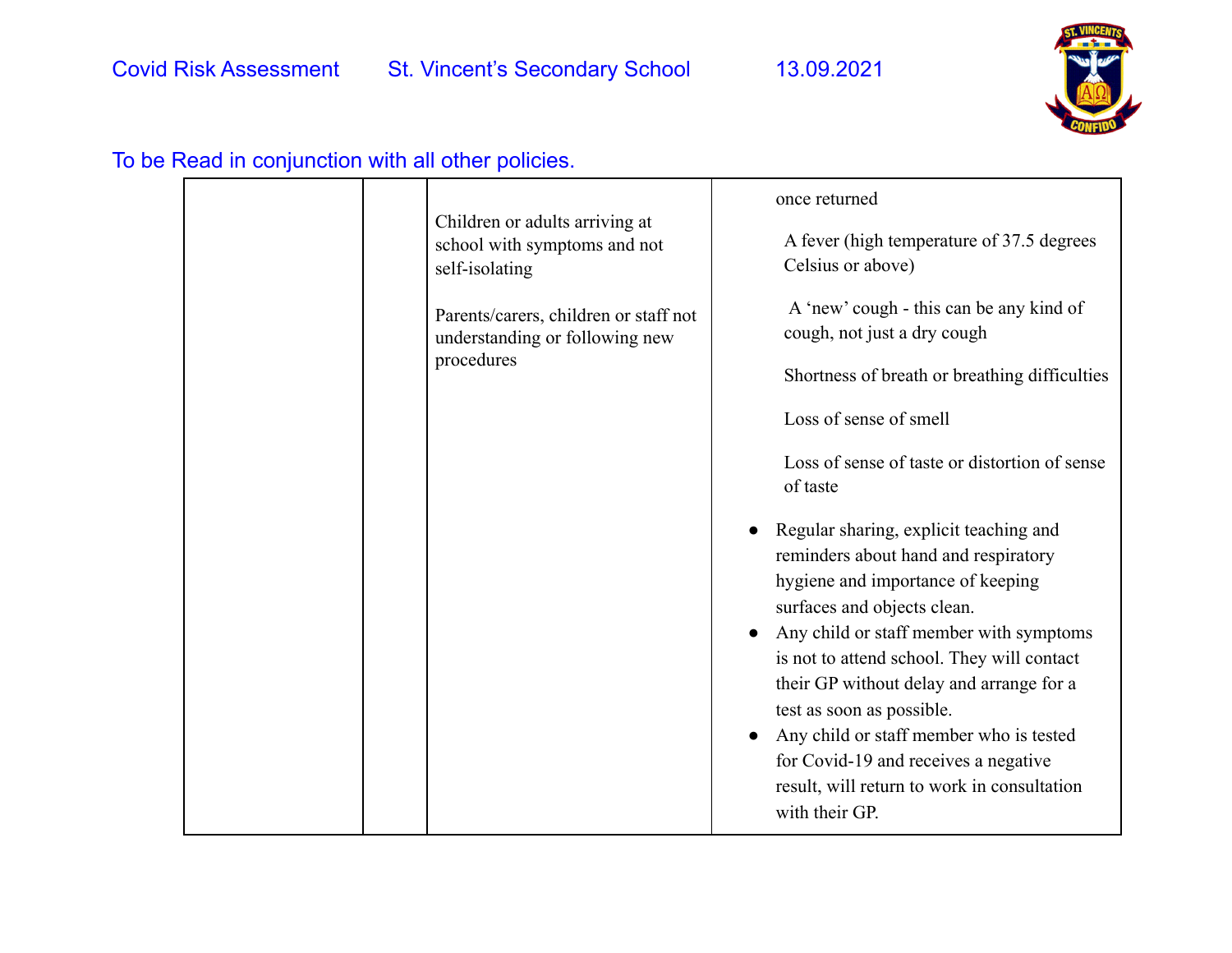

|                        |   |                                                                                                                                | Any child or staff member who has tested<br>positive for Covid-19 must not return to<br>work until their GP advises it is safe to do<br>so. Close contacts will follow HSE<br>guidance.<br>Guidance will be provided to parents/carers<br>in home languages and accessible formats<br>via Mr Doran HSCL<br>New staff to be made aware of school<br>policies and protocols relating to Covid 19<br>Online training to be completed by all staff. |
|------------------------|---|--------------------------------------------------------------------------------------------------------------------------------|-------------------------------------------------------------------------------------------------------------------------------------------------------------------------------------------------------------------------------------------------------------------------------------------------------------------------------------------------------------------------------------------------------------------------------------------------|
| Signage                | M | Risk of virus spreading or<br>complacency setting in due to lack<br>of visual reminders and signage<br>throughout the building | Appropriate signage in place around the<br>building to remind children and adults<br>about the control measures in place,<br>including physical distancing, hand<br>hygiene, respiratory hygiene, enhanced<br>cleaning etc.<br>Bathrooms and toilets to have reminders re<br>handwashing.                                                                                                                                                       |
| <b>Suspected Cases</b> | H | Spread of Covid-19 virus<br>Isolation area not cleaned<br>sufficiently in between uses<br>Virus passing between users,         | There are two isolation rooms. One<br>beside the woodwork room and one<br>beside the careers office. They have their<br>own box of dedicated PPE and resources<br>to support sick children or staff.                                                                                                                                                                                                                                            |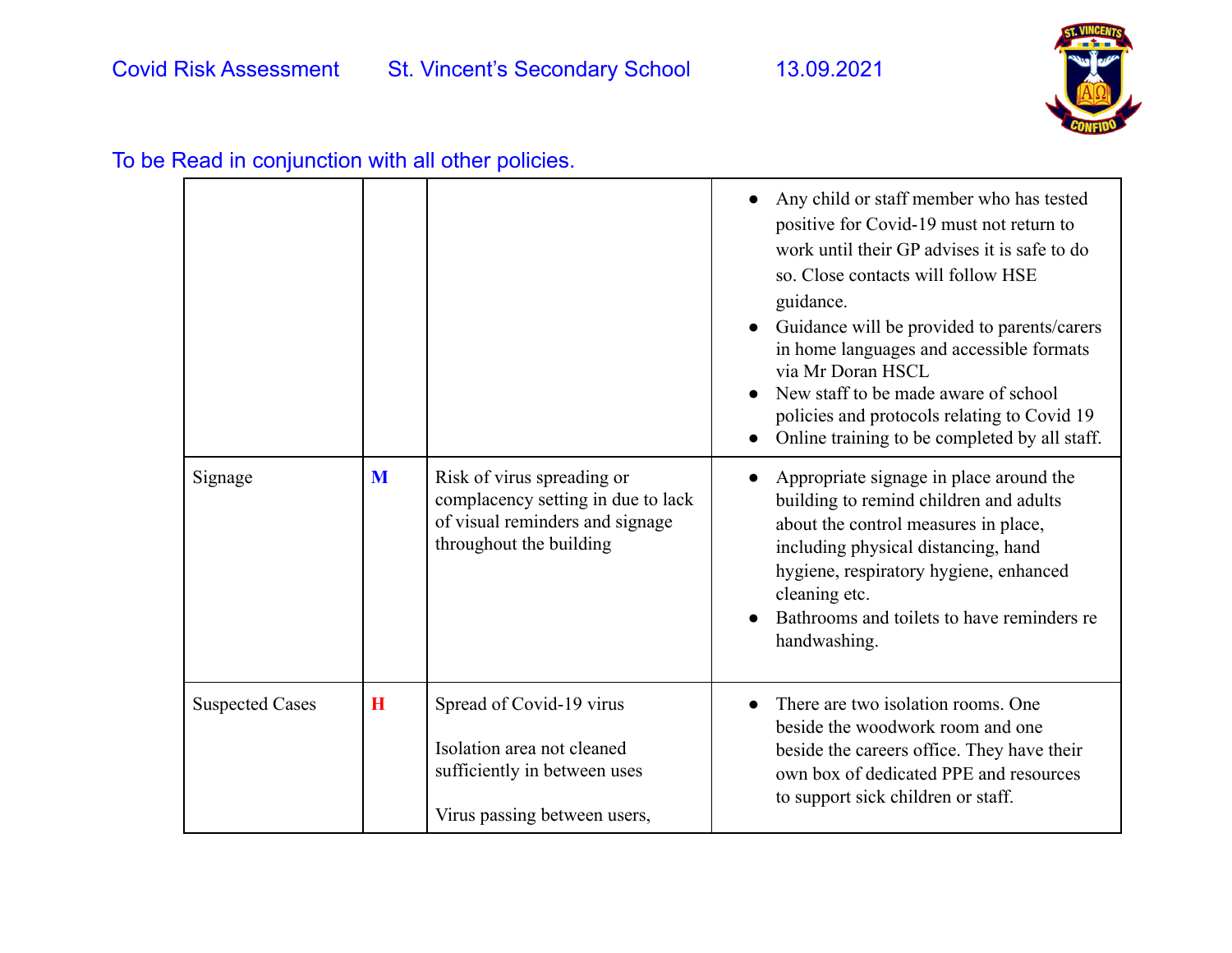

#### children or adults becoming ill Risk of virus spreading through high-touch surfaces Risk of virus spreading through lack of hygiene/cleanliness procedures ● If a person (child or adult) displays symptoms, they will be accompanied, at a distance where possible, to the isolation room – going straight there via the nearest staircase and along the ground floor corridor and making contact with the Principal as quickly as possible. The person will be provided with a mask immediately and remind them about good respiratory hygiene – coughing/sneezing into elbow, using tissues and bin provided, encourage not to touch people, surfaces or objects. The person will be facilitated to remain in isolation until arrangements to go home can be made. If the person is well enough to go home, a school leader will arrange for them to be transported home by a family member, as soon as possible and advise them to inform their general practitioner by phone of their symptoms. Public transport of any kind will not be used. ● If they are too unwell to go home or advice is required, we will contact 999 or 112 and inform them that the sick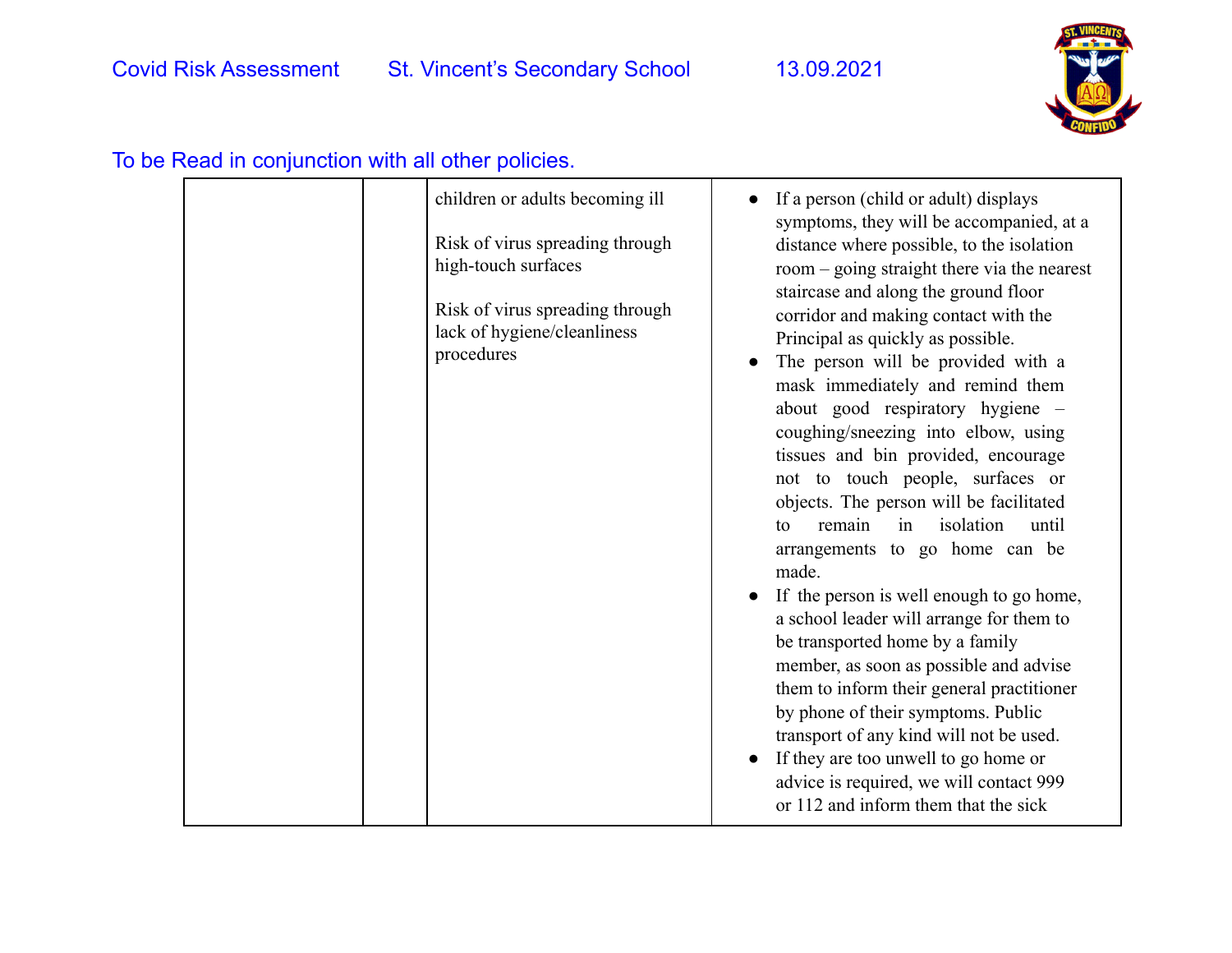

| To be Read in conjunction with all other policies. |  |  |  |
|----------------------------------------------------|--|--|--|
|----------------------------------------------------|--|--|--|

|                                 |          |                                                                                                                                                                                                                                       | person is a Covid-19 suspect.<br>Carry out an assessment of the incident<br>which will form part of determining<br>follow-up actions and recovery,<br>including contacting HSE, etc.<br>Arrange for appropriate cleaning of the<br>isolation area and work areas involved.<br>Mairin Maher will facilitate informing<br>cleaners of this.                                                                                                                                                                                                                                     |
|---------------------------------|----------|---------------------------------------------------------------------------------------------------------------------------------------------------------------------------------------------------------------------------------------|-------------------------------------------------------------------------------------------------------------------------------------------------------------------------------------------------------------------------------------------------------------------------------------------------------------------------------------------------------------------------------------------------------------------------------------------------------------------------------------------------------------------------------------------------------------------------------|
| Respiratory and hand<br>Hygiene | $\bf{H}$ | Spread of Covid-19 virus<br>Virus passing between users,<br>Children or adults becoming<br>ill Risk of virus spreading<br>through high-touch surfaces<br>Risk of virus spreading through<br>lack of hygiene/cleanliness<br>procedures | All staff and children to wash or sanitise<br>their hands regularly. Explicit lessons to<br>remind children about good hygiene<br>practices to take place when school<br>returns.<br>Running water, emulsifying soap and<br>appropriate sanitisers are available in<br>toilets and sanitisers(i.e. hand gel<br>dispensers, etc.) are available in every<br>classroom. Sanitiser is also available at<br>entry/exit points – at each set of external<br>doors. Hot water is available in staff<br>toilets and staff room and kitchen.<br>Supplies to be replenished regularly. |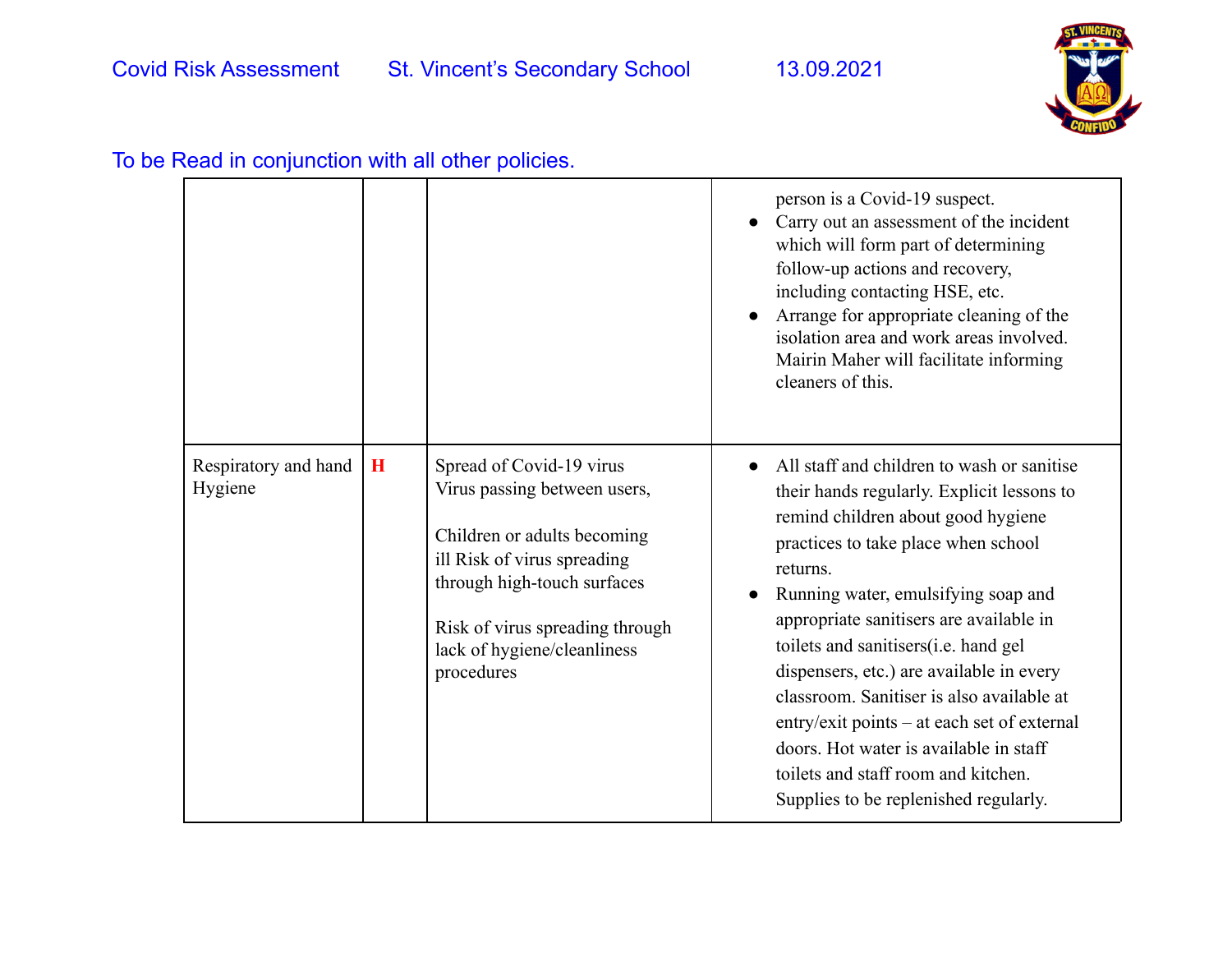

| To be Read in conjunction with all other policies. |  |  |
|----------------------------------------------------|--|--|
|----------------------------------------------------|--|--|

|  | Hand sanitiser used on clean hands<br>$\bullet$<br>(i.e. not visibly dirty). Dirty hands<br>washed with water and soap.<br>Each classroom has a routine in place for<br>sanitising and handwashing to avoid<br>congregation in toilets/sanitiser point.<br>Posters and signage displayed in toilet and<br>sink areas.                                                                                                                                                                                                                                |
|--|------------------------------------------------------------------------------------------------------------------------------------------------------------------------------------------------------------------------------------------------------------------------------------------------------------------------------------------------------------------------------------------------------------------------------------------------------------------------------------------------------------------------------------------------------|
|  | Children and staff to<br>Wash their hands properly and often<br>Hands to be washed or sanitised<br>After coughing or sneezing<br>When hands are visibly dirty<br>Before and after eating or preparing food<br>Before and after using protective gloves<br>Before and after being on public transport<br>When arriving and leaving the school<br>campus<br>After toilet use<br>After being outdoors<br>Cover their mouth and nose with a<br>tissue or their sleeve when coughing<br>and sneezing. Put used tissues into a bin<br>and wash their hands |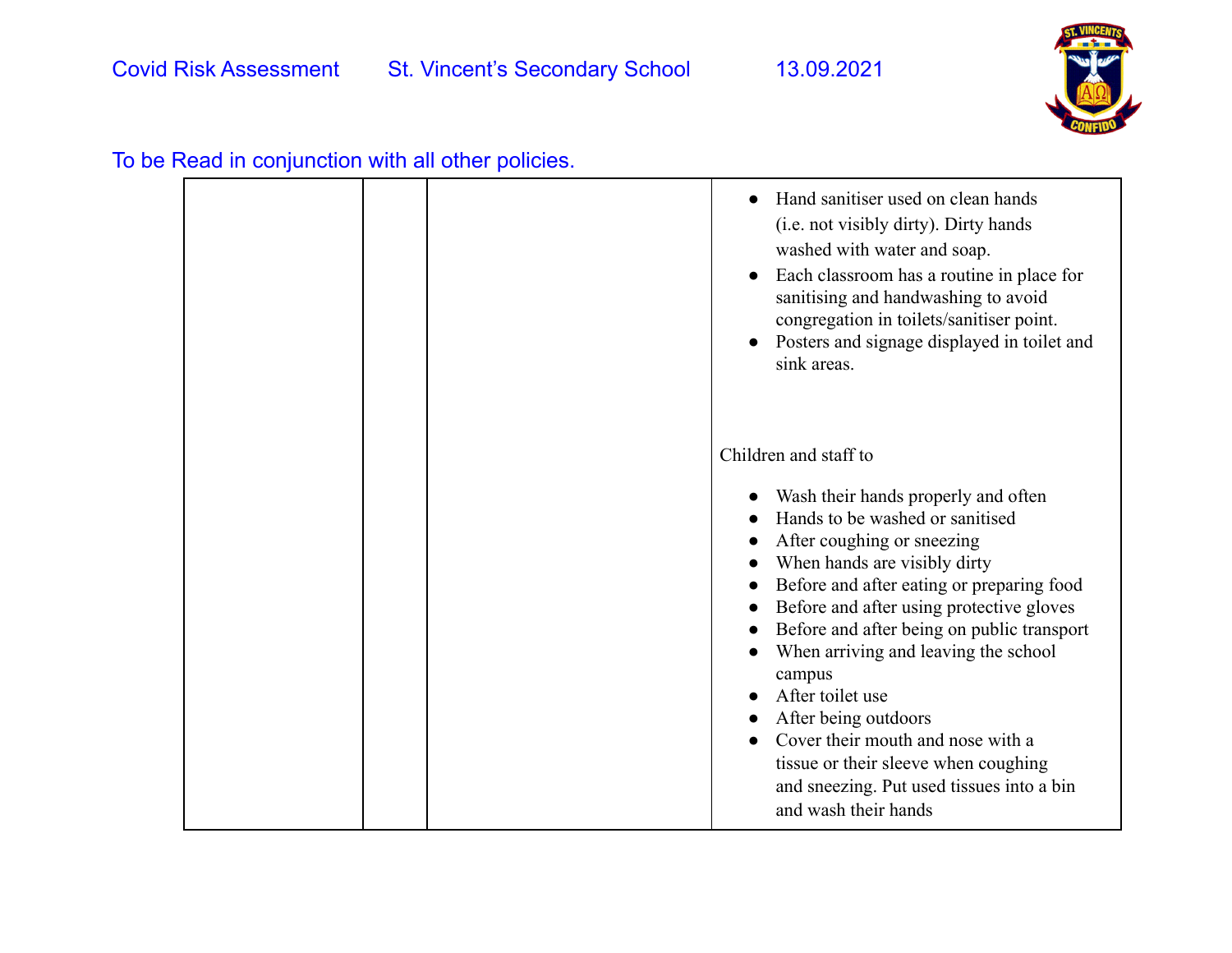

|            |             |                                                                                                                                                | Develop a routine of increased cleaning and<br>disinfecting of frequently touched objects<br>and surfaces                                                                                                                                                                                                                                                                                                                                                                                                                                                                                                                                                                                                                                                                                                                                          |
|------------|-------------|------------------------------------------------------------------------------------------------------------------------------------------------|----------------------------------------------------------------------------------------------------------------------------------------------------------------------------------------------------------------------------------------------------------------------------------------------------------------------------------------------------------------------------------------------------------------------------------------------------------------------------------------------------------------------------------------------------------------------------------------------------------------------------------------------------------------------------------------------------------------------------------------------------------------------------------------------------------------------------------------------------|
| Use of PPE | $\mathbf H$ | Spread of Covid-19 virus<br>Virus passing between users,<br>children or adults becoming ill.<br>Risk of virus spreading through<br>lack of PPE | Where PPE is required by staff, they are<br>notified accordingly via training and<br>provided with the necessary PPE and<br>provided with training and information<br>in the proper use, cleaning, storage and<br>disposal of PPE.<br>PPE needs to be consistently and<br>properly worn when required. In<br>addition, it must be regularly inspected,<br>cleaned, maintained and replaced as<br>necessary.<br>Masks are currently required to be<br>worn generally within the school<br>according to current occupational<br>and public health guidance.<br>Gloves are not required generally within the<br>workplace for infection prevention and<br>control purposes according to current<br>guidance. Due to the risks associated with<br>the usage of gloves, the Board of<br>Management will not provide gloves to staff<br>for general use. |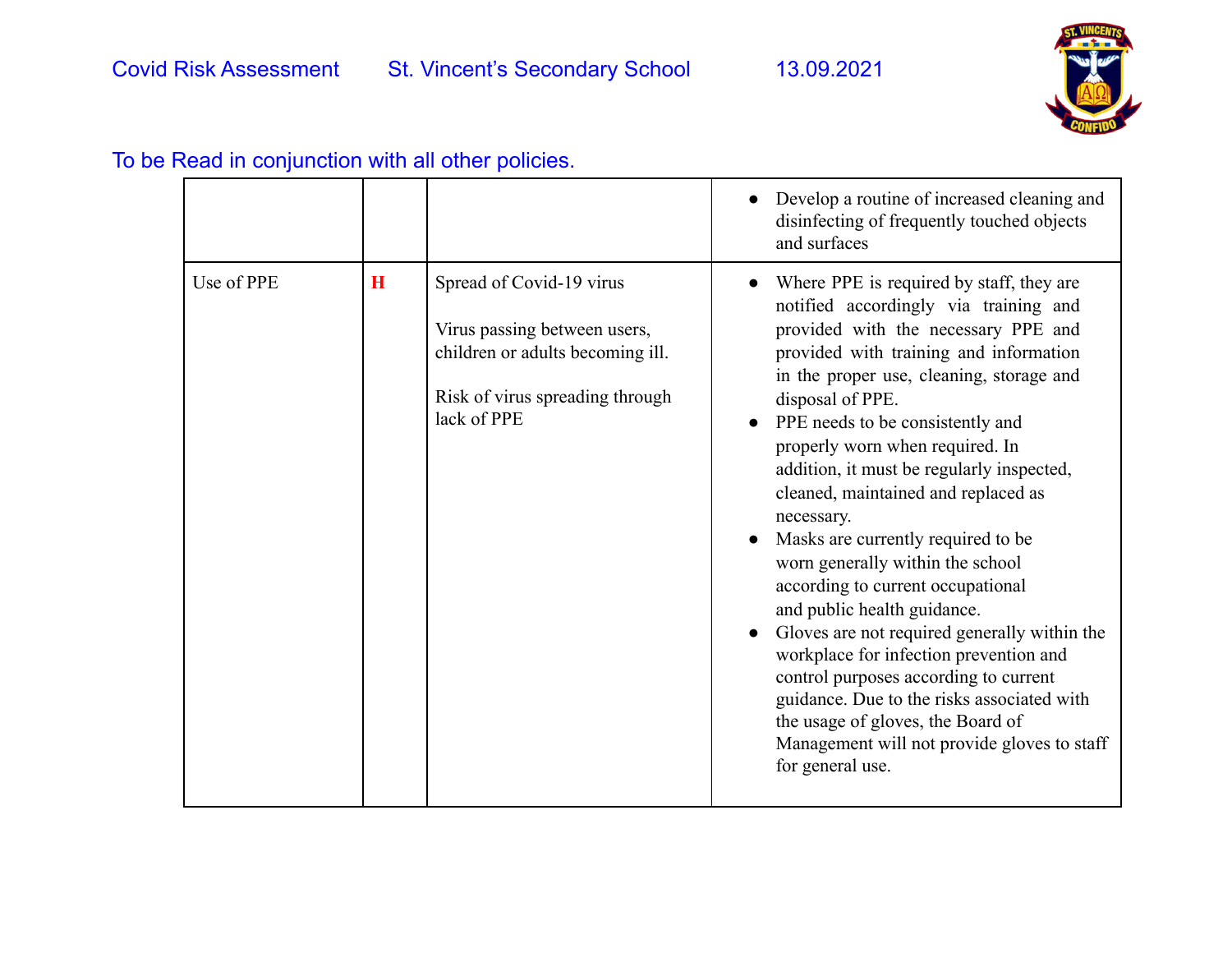

| Use of tools or<br>equipment | M        | Spread of Covid-19 virus<br>Virus passing between users,<br>Children or adults becoming<br>ill Risk of virus spreading<br>through high-touch surfaces<br>Risk of virus spreading through<br>lack of hygiene/cleanliness<br>procedures | Cleaning staff must wear<br>appropriate PPE for the nature of<br>the work that they are undertaking<br>All tools and equipment must be properly<br>sanitised to prevent cross contamination<br>Arrangements to be put in place for one<br>individual to use the same tool,<br>equipment and machinery as far as is<br>reasonably practicable<br>Cleaning material available so that all<br>$\bullet$<br>tools can be wiped down with<br>disinfectant between each use<br>All mobile machinery (including vacuum<br>cleaners) must be thoroughly cleaned and<br>sanitised prior to use |
|------------------------------|----------|---------------------------------------------------------------------------------------------------------------------------------------------------------------------------------------------------------------------------------------|---------------------------------------------------------------------------------------------------------------------------------------------------------------------------------------------------------------------------------------------------------------------------------------------------------------------------------------------------------------------------------------------------------------------------------------------------------------------------------------------------------------------------------------------------------------------------------------|
| Ventilation                  | $\bf{H}$ | Spread of Covid-19 virus<br>Virus passing between users,<br>children or adults becoming<br>ill                                                                                                                                        | Door wedges available to keep<br>classroom doors open to aid ventilation<br>and reduce contact with high-touch<br>handles. Doors must be closed by the<br>last person leaving the room in the event<br>of fire.<br>Some windows in each room to be open to<br>aid ventilation where possible throughout<br>the day and always while the room is not in<br>use, e.g. breaks, lunches, PE time to allow<br>air to move.                                                                                                                                                                 |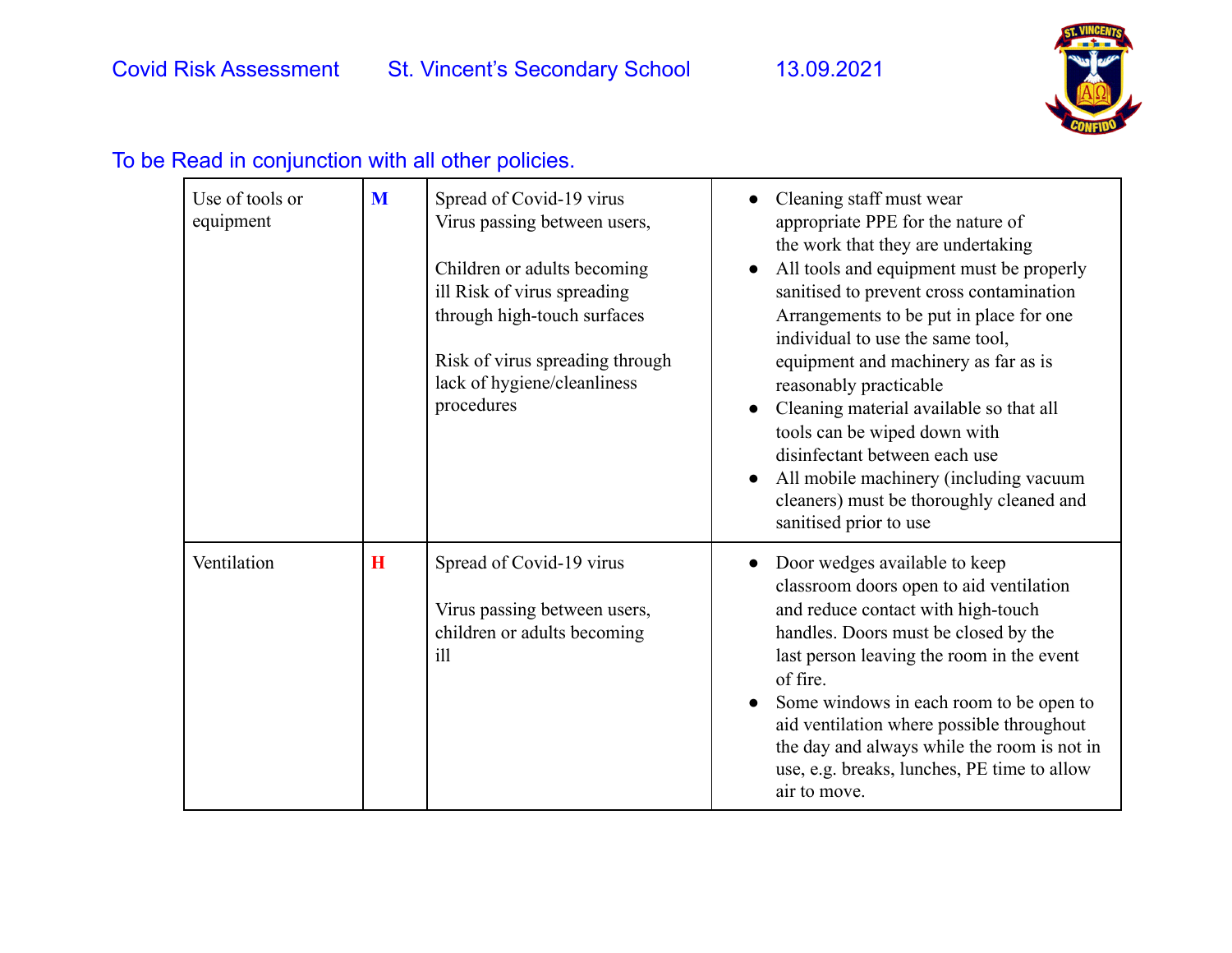

| Waste Management        | M       | Spread of Covid-19 virus<br>Virus passing between users,<br>children or adults becoming<br>i11                                                                                             | Bins (waste and recycling) are available in<br>every room.                                                                                                                                                                                                                                                                                                                                                                                                                                                                                                                                                                                                                                 |
|-------------------------|---------|--------------------------------------------------------------------------------------------------------------------------------------------------------------------------------------------|--------------------------------------------------------------------------------------------------------------------------------------------------------------------------------------------------------------------------------------------------------------------------------------------------------------------------------------------------------------------------------------------------------------------------------------------------------------------------------------------------------------------------------------------------------------------------------------------------------------------------------------------------------------------------------------------|
| <b>Adult Distancing</b> | $\bf H$ | Virus passing between users,<br>children or adults becoming ill<br>Risk of virus spreading<br>through lack of hygiene<br>procedures<br>Risk of virus spreading<br>because of close contact | Physical distancing (increasing<br>separation and decreasing interaction),<br>particularly between adults, is a key<br>control measure in reducing the spread<br>of infection<br>Adults maintain 2m distance from one<br>another, in all areas $-$ including<br>classrooms, staff room, playground,<br>stairs, etc.<br>Adult meetings, including staff<br>$\bullet$<br>meetings, continue to take place<br>virtually, through Google Meet or<br>Zoom.<br>Daily Communication between staff<br>to take place via email<br>There is an agreed policy of no<br>hand-shaking or physical greetings<br>between adults<br>All staff, contractors and visitors to<br>maintain physical distancing |
| Changes to break and    | M       | Spread of Covid-19 virus                                                                                                                                                                   | Break times staggered to facilitate increased                                                                                                                                                                                                                                                                                                                                                                                                                                                                                                                                                                                                                                              |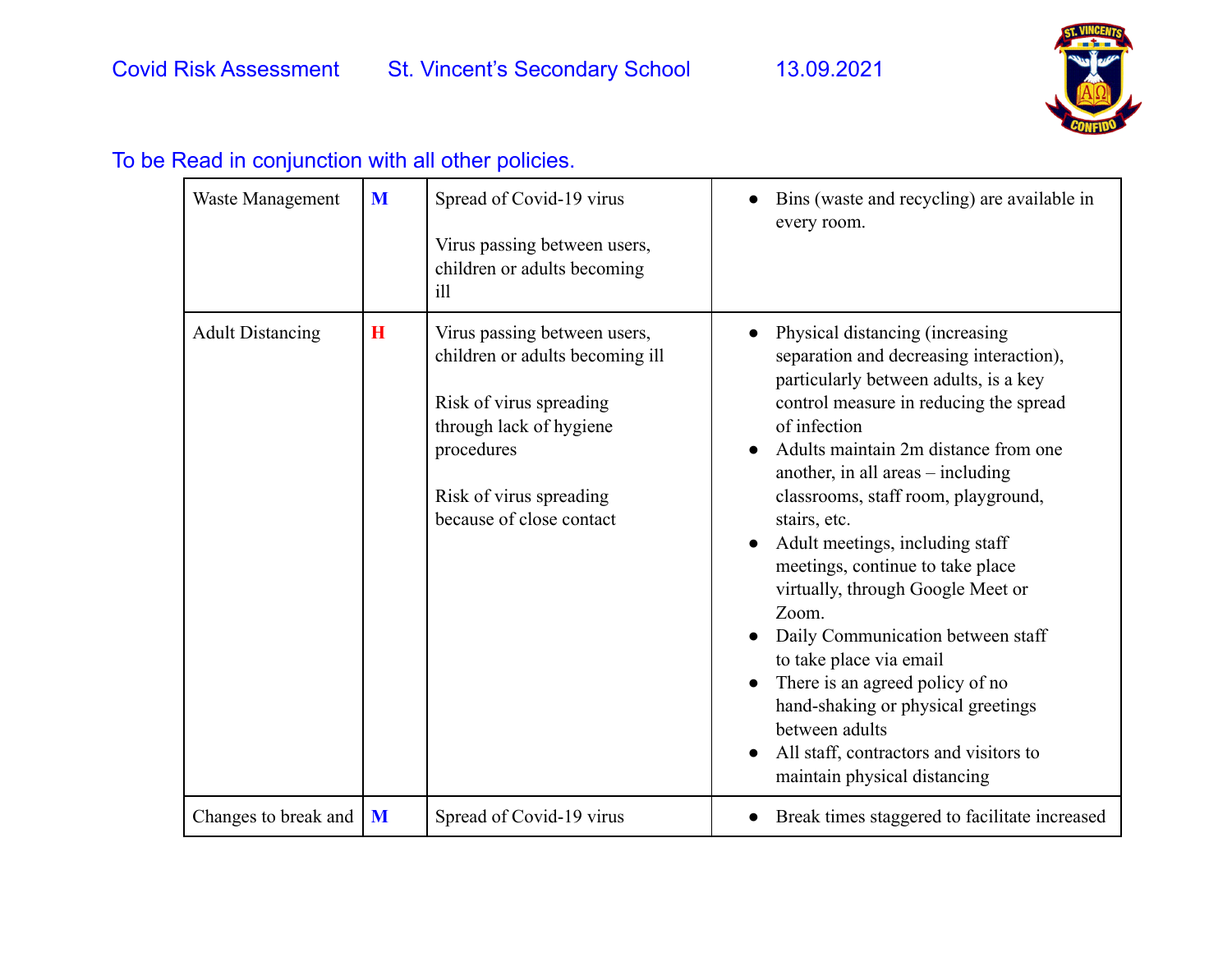

| lunch times                             |          | Virus passing between users,<br>Children or adults becoming ill<br>Risk of virus spreading because<br>of close contact<br>Heightened risk due to large<br>numbers congregating | physical distancing.<br>Two separate timings for each break<br>mean that the yard is divided into 2<br>areas.<br>Adults should be vigilant to entry/exits,<br>ensuring that classes do not meet other<br>classes on the stairs and waiting for a<br>class to pass before exiting the room, or<br>waiting outside for a class to pass by, if<br>there has been a delay.<br>On days when it is raining, children will<br>remain seated in their seats within their<br>form room and form teachers on duty will<br>supervise from the classroom door area.<br>Wherever possible, children will be given<br>opportunities to go outside on these days,<br>once it has stopped raining. |
|-----------------------------------------|----------|--------------------------------------------------------------------------------------------------------------------------------------------------------------------------------|------------------------------------------------------------------------------------------------------------------------------------------------------------------------------------------------------------------------------------------------------------------------------------------------------------------------------------------------------------------------------------------------------------------------------------------------------------------------------------------------------------------------------------------------------------------------------------------------------------------------------------------------------------------------------------|
| Entry/Exit to school<br><b>Building</b> | $\bf{H}$ | Spread of Covid-19 virus<br>Heightened risk due to large<br>numbers congregating<br>Risk of virus spreading<br>because of close contact                                        | One class to enter each area at a time and<br>$\bullet$<br>children and adults encouraged to keep 2m<br>distance.<br>Temperatures are taken in the yard before<br>first class as students line up to enter<br>based on class room location.<br>Classes to proceed directly from the entry<br>$\bullet$<br>to their classroom without delay.                                                                                                                                                                                                                                                                                                                                        |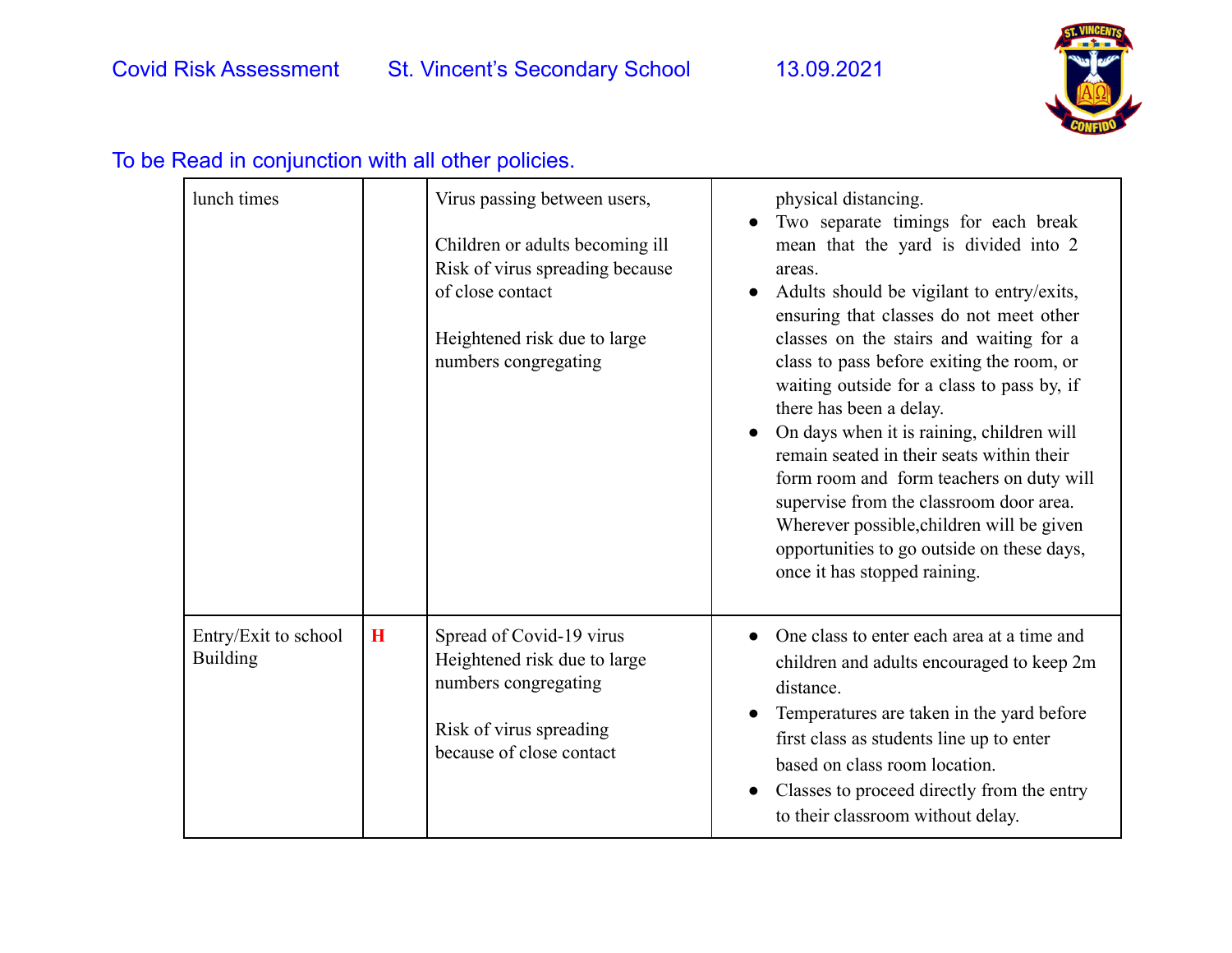

#### Layout and Physical distance for children **H** Virus passing between users, children or adults becoming ill Risk of virus spreading because of close contact Risk of virus spreading through lack of hygiene procedures • Classroom layouts were carefully considered and reconfigured to maintain 1m distance between students and 1m-2m distance from the teacher's desk. Office Access **H** Virus passing between users, children or adults becoming ill Risk of virus spreading because of close contact Risk of virus spreading through lack of hygiene procedures • Office capacity to be limited to the school secretary and 2 other persons, to facilitate the maintenance of physical distancing between designated workstations and protect the health and safety of staff. Clear signage in place. • Codes have been removed from printers and photocopiers to minimse touching surfaces. • Where teachers need to make phone calls, these are limited to after the school day where possible, and the phone sanitised before/after use. • The practice of sending students to the office to get materials / photocopying is discontinued.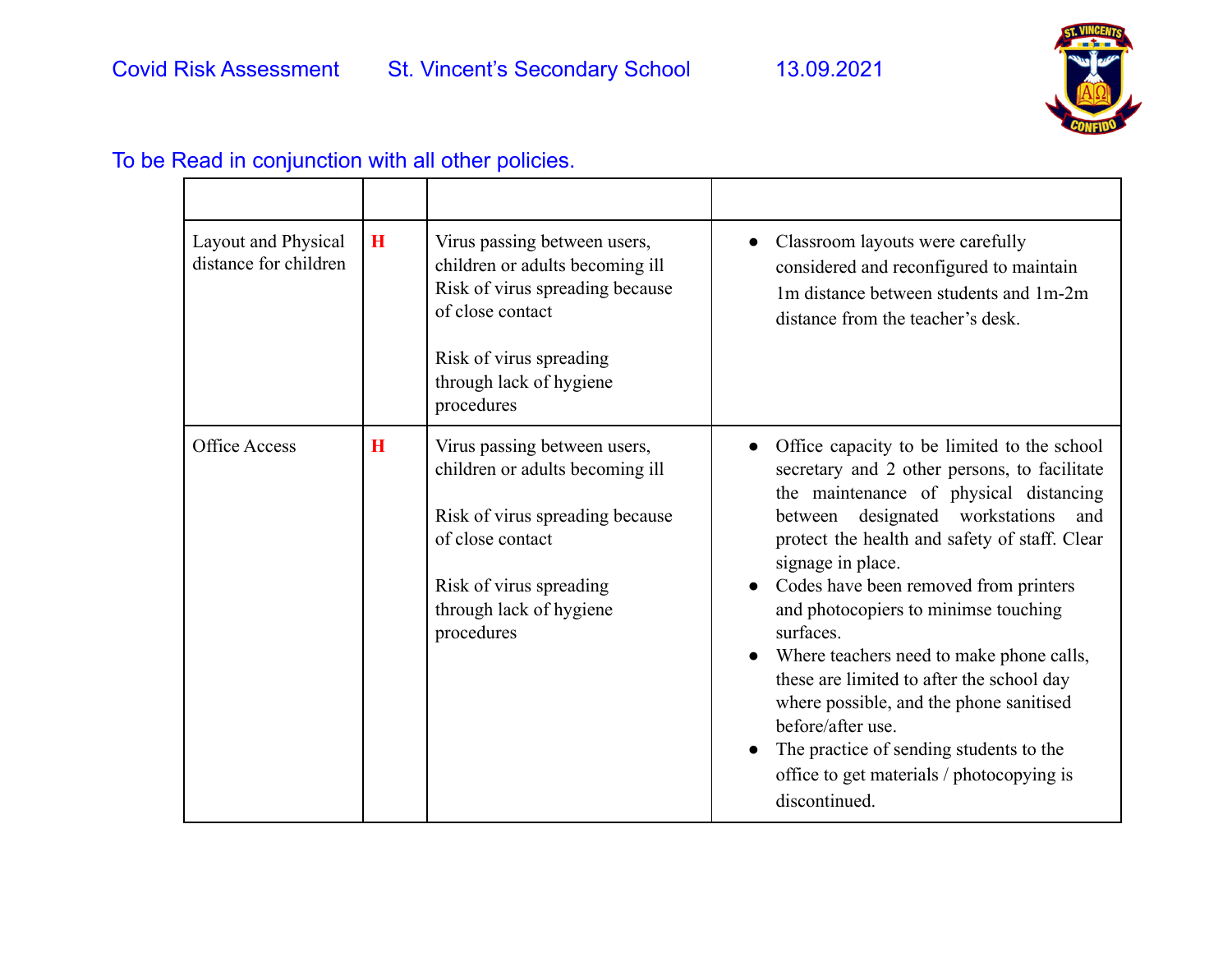

#### • Communication with the office via email Parent/carer access to  $\overline{H}$ school Virus passing between users, children or adults becoming ill Risk of virus spreading because of close contact Heightened risk due to large numbers congregating In general, parents/carers are asked to avoid entering the school building to reduce the number of people and specifically the number of adults in the building at once to adhere to physical distancing guidelines. ● Parents/carers encouraged to continue to communicate with the school via online channels, including email and Google classroom. ● Parents/carers can email staff via the office and use phone calls to follow up with issues arising during the day. Appointments can be made via phone and set up in a socially distanced space. Parents/carers who need to drop children to school later than usual or collect earlier than usual to go to the office as normal. The secretary asks the adult to remain outside and gets the student. Deliveries and unplanned arrivals to the office **M** People outside the immediate school community bringing the Covid-19 virus onto the ● Ensure that all delivery transactions comply with physical distancing requirements Agree a delivery protocol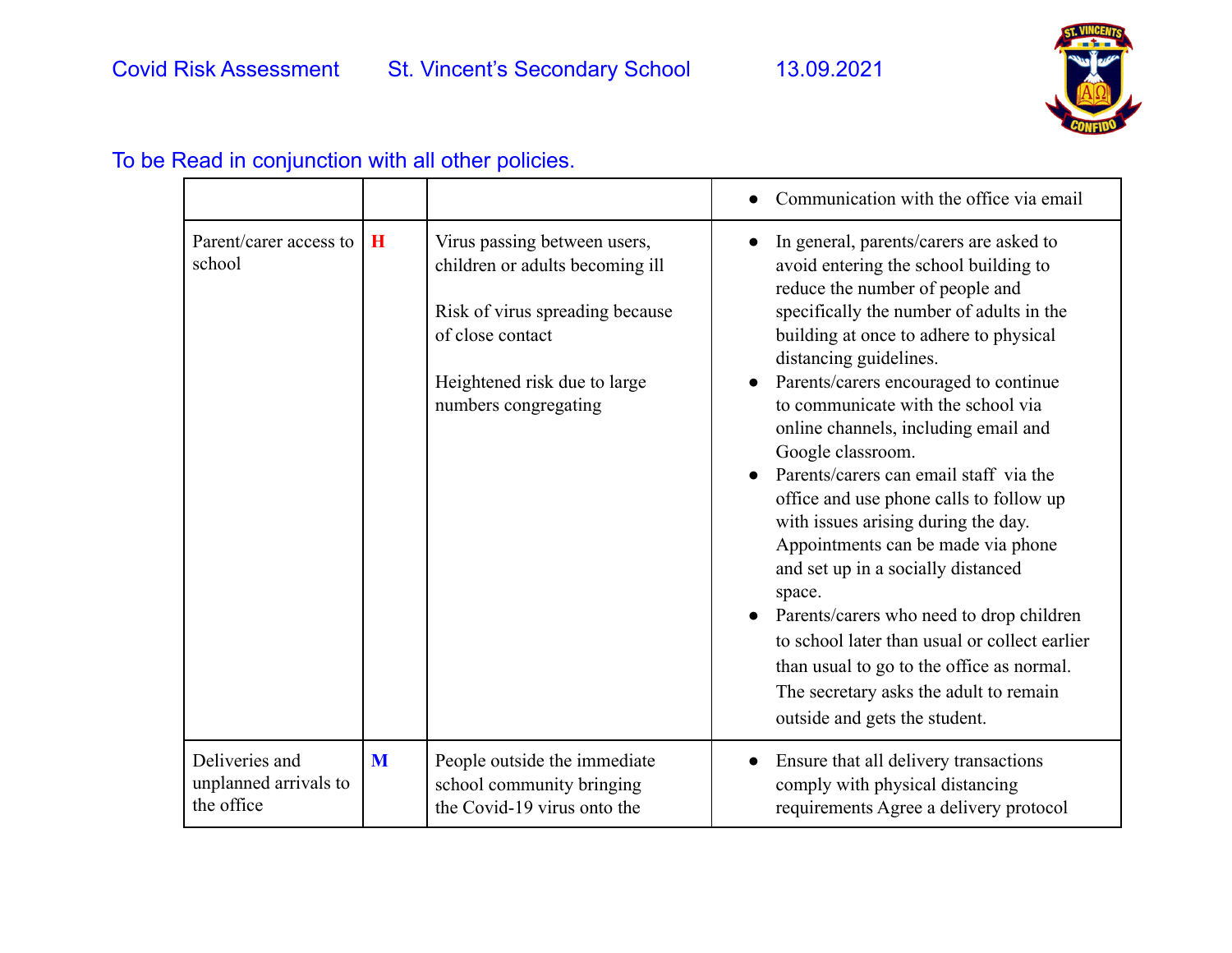

|                                     |                              | school site Not having a way<br>to contact visitors if a case of<br>Covid-19 arises in the school<br>following their visit<br>Risk of virus spreading<br>because of close contact | with suppliers, with deliveries planned<br>where possible, with allocated times for<br>collections and deliveries. Contact through<br>the caretaker only<br>Appropriate sanitising<br>arrangements at access and<br>exit points.<br>Visitors and delivery drivers<br>to wear a mask when entering<br>the building.                                                                                   |  |
|-------------------------------------|------------------------------|-----------------------------------------------------------------------------------------------------------------------------------------------------------------------------------|------------------------------------------------------------------------------------------------------------------------------------------------------------------------------------------------------------------------------------------------------------------------------------------------------------------------------------------------------------------------------------------------------|--|
|                                     | <b>Staffing Arrangements</b> |                                                                                                                                                                                   |                                                                                                                                                                                                                                                                                                                                                                                                      |  |
| <b>List of school</b><br>activities | <b>Risk</b><br><b>Level</b>  | The school has identified<br>the following<br>hazards                                                                                                                             | The school has the following procedures in<br>place to address the risk identified in this<br>assessment.                                                                                                                                                                                                                                                                                            |  |
| Absence<br>Management               | $\bf{H}$                     | Virus passing between users,<br>children or adults becoming<br>$i$ ll<br>Substitute cover unavailable<br>and no adult available to take<br>the class                              | Staff to be aware of the symptoms of<br>COVID-19<br>monitor<br>their<br>and<br>own<br>wellbeing.<br>If staff<br>display any symptoms of<br>COVID-19, they must self-isolate at home<br>and contact their GP promptly for further<br>advice. Staff must not return to or attend<br>school if they have symptoms of<br>COVID-19 under any circumstances.<br>Staff continue to follow the usual absence |  |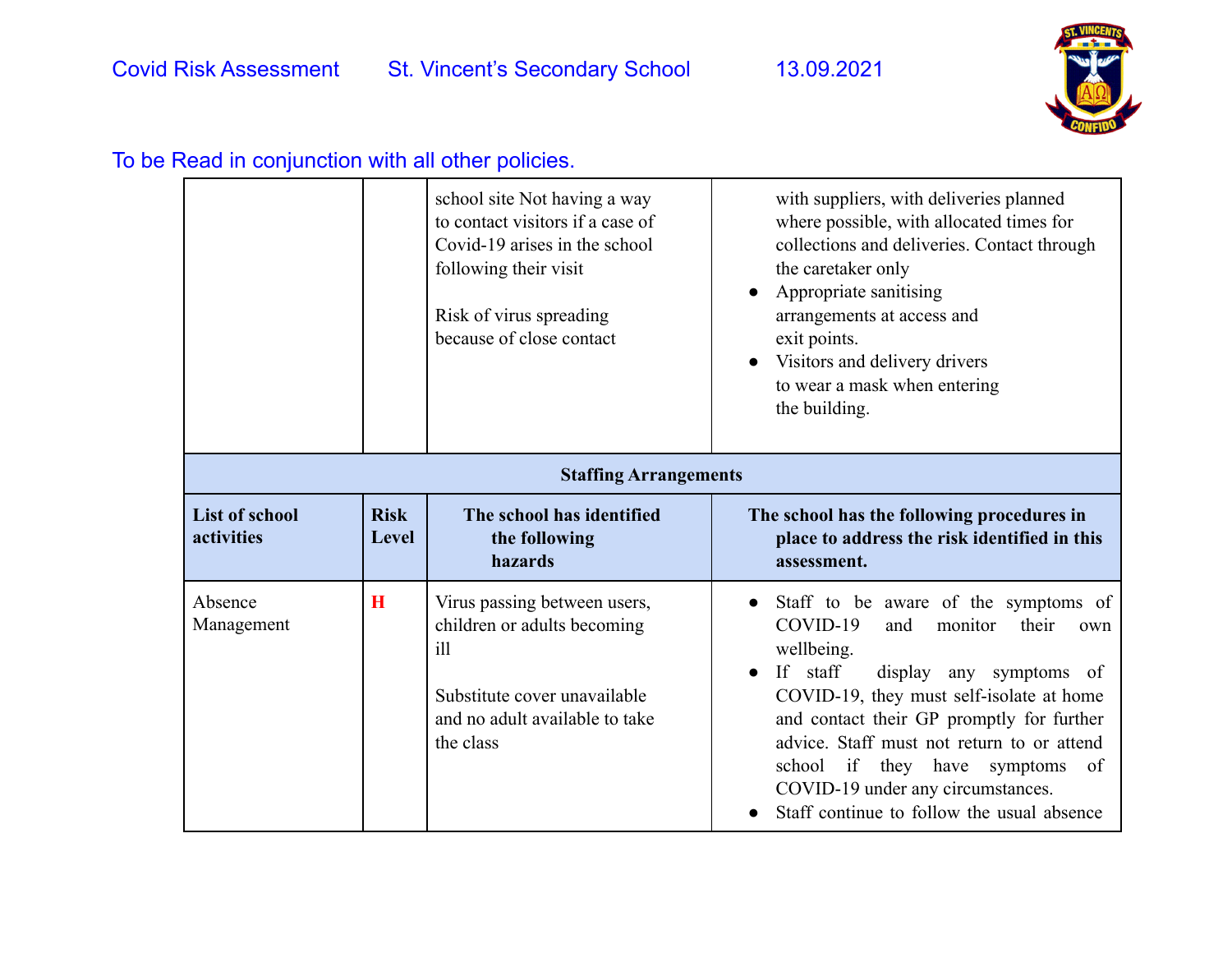

| To be Read in conjunction with all other policies. |  |  |
|----------------------------------------------------|--|--|
|----------------------------------------------------|--|--|

|                               |   |                                                                                                                                                                                                     | protocols if they are unwell, by calling<br>before $8.00$ a.m. in the morning (or the<br>previous evening if possible). Substitute<br>teachers to be engaged to cover absences<br>wherever possible.<br>The management of a COVID-19 related<br>absence to be managed in line with agreed<br>procedures with the Department of<br>Education.                                                                                                                                            |
|-------------------------------|---|-----------------------------------------------------------------------------------------------------------------------------------------------------------------------------------------------------|-----------------------------------------------------------------------------------------------------------------------------------------------------------------------------------------------------------------------------------------------------------------------------------------------------------------------------------------------------------------------------------------------------------------------------------------------------------------------------------------|
| Lead Worker<br>Representative | M | Virus passing between users,<br>children or adults becoming ill<br>Risk of virus spreading because<br>of close contact<br>Risk of virus spreading<br>through lack of understanding<br>of procedures | Staff have appointed a 'Lead worker<br>representative' Mr James Hanrahan<br>before returning to work. This person to<br>work collaboratively with the Principal<br>and BoM to assist in the implementation<br>of the guidelines and monitor adherence<br>to the control measures. They may also<br>have a role in communicating key<br>messages.<br>More information about the role is available<br>Google<br>Drive.<br>Lead<br>worker<br>on<br>responsibilities shared with all staff. |
| Return to work<br>Protocols   | M | Virus passing between users,<br>children or adults becoming ill<br>Risk of virus spreading because<br>of close contact                                                                              | Staff must complete a Return to<br>Workplace (RTW) form online, via a<br>link from the LWR, three days before<br>returning to the building. They must<br>also complete the induction training                                                                                                                                                                                                                                                                                           |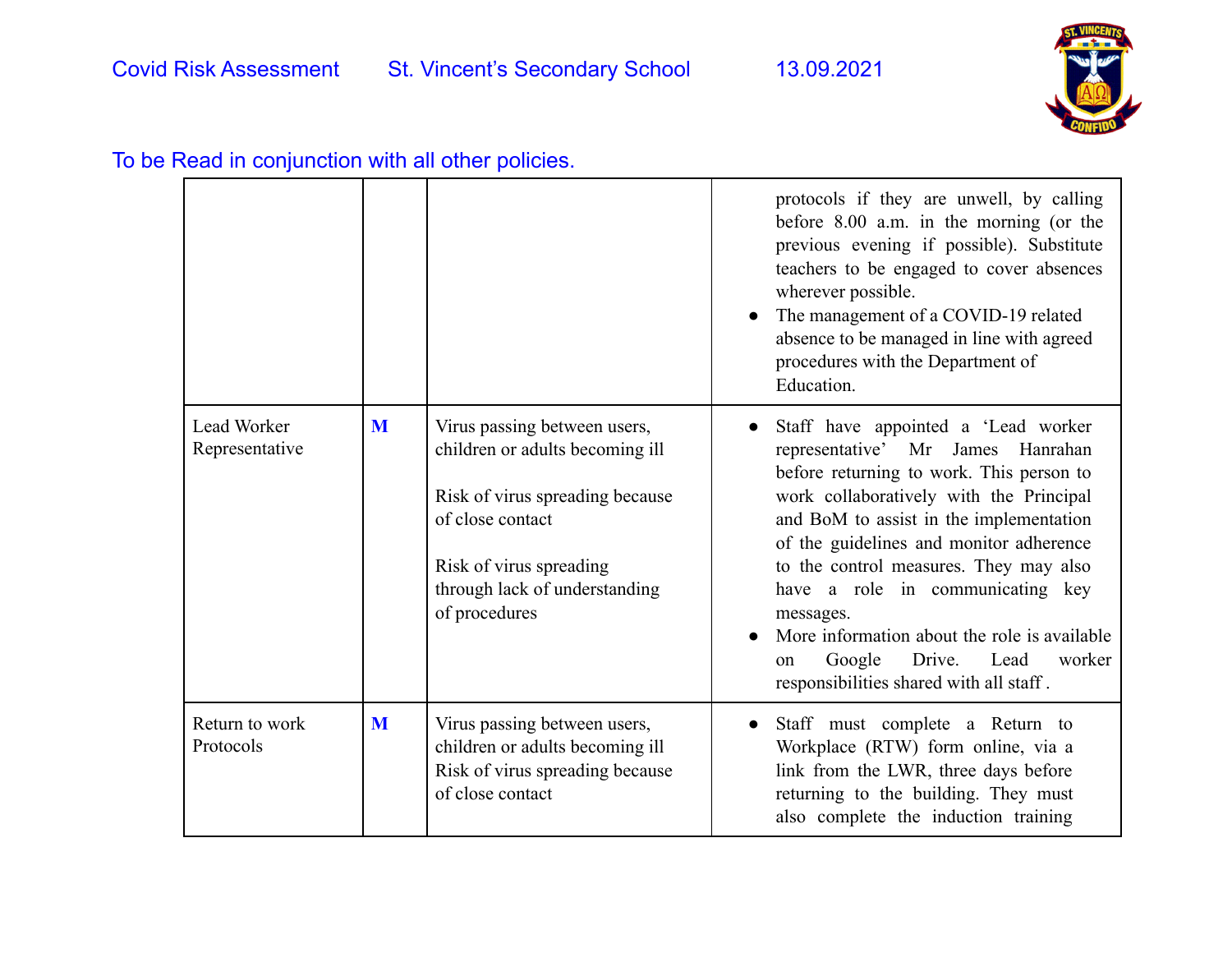

|                                 |   | Risk of virus spreading<br>through lack of understanding<br>of procedures                                                                                                                  | module provided on health and safety.<br>Staff in a 'very high risk' group (see<br>HSE website) to contact the Principal<br>immediately to discuss their return to<br>work.<br>The Principal maintained contact with<br>staff through the month of August (or<br>following any significant absence) to<br>communicate key changes in advance<br>and give staff opportunities to ask<br>questions or raise concerns. Online<br>google forms survey completed.<br>The Staff took time on Wednesday 26th<br>August before school started to orientate<br>themselves with the new procedures in<br>advance of the children's return. |
|---------------------------------|---|--------------------------------------------------------------------------------------------------------------------------------------------------------------------------------------------|----------------------------------------------------------------------------------------------------------------------------------------------------------------------------------------------------------------------------------------------------------------------------------------------------------------------------------------------------------------------------------------------------------------------------------------------------------------------------------------------------------------------------------------------------------------------------------------------------------------------------------|
| Staff room and Staff<br>Toilets | H | Virus passing between users,<br>children or adults becoming ill<br>Risk of virus spreading because<br>of close contact<br>Risk of virus spreading<br>through lack of hygiene<br>procedures | Staggered breaks to reduce numbers<br>accessing staff room facilities at the<br>same time. Staff to maintain physical<br>distance of 2m in staff areas and avoid<br>congestion around burco, toasters, etc.<br>Masks may be needed around the food<br>preparation area if distancing cannot be<br>maintained.<br>The layout of furniture in the staff<br>room to be adjusted for physical                                                                                                                                                                                                                                        |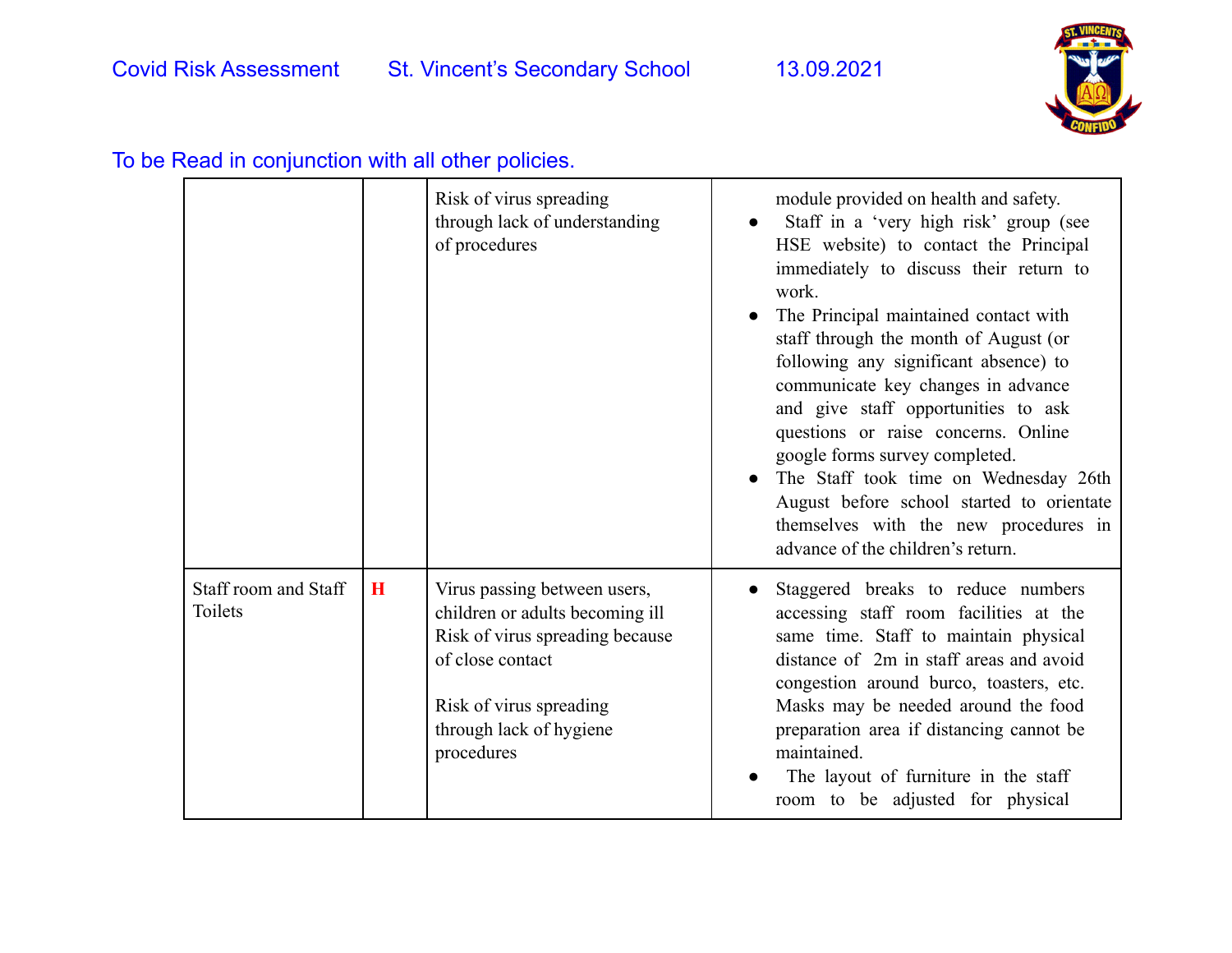

|          |   |                                                                                                                               | distancing and must not be moved.<br>Staff to wash or sanitise their hands before<br>and after eating or preparing food.<br>Cleaning sprays available for wiping down<br>surfaces before/after use. Each individual is<br>asked to look after their own cup, plate, etc.<br>and wipe down the surface where they<br>prepared food, sat, ate, etc.<br>Face masks to be worn in staffroom unless<br>eating and drinking                                                                                                                                                                                                                             |
|----------|---|-------------------------------------------------------------------------------------------------------------------------------|---------------------------------------------------------------------------------------------------------------------------------------------------------------------------------------------------------------------------------------------------------------------------------------------------------------------------------------------------------------------------------------------------------------------------------------------------------------------------------------------------------------------------------------------------------------------------------------------------------------------------------------------------|
| Training | M | Virus passing between users, staff<br>or children becoming ill<br>Risk of virus spreading through<br>lack of understanding of | All staff to undertake and complete<br>Covid-19 Induction Training prior to<br>returning to the school building, to<br>ensure they have full knowledge and<br>understanding of the following:<br>Latest up to-date advice and guidance on<br>public health and Covid-19 symptoms<br>What to do if a staff member or pupil<br>develops symptoms of Covid-19 while at<br>school<br>Outline of the Covid-19 response plan<br>Staff kept fully informed of the control<br>measures in place in the school and their<br>duties and responsibilities in preventing<br>the spread of Covid-19 and updated with<br>any changes to the control measures or |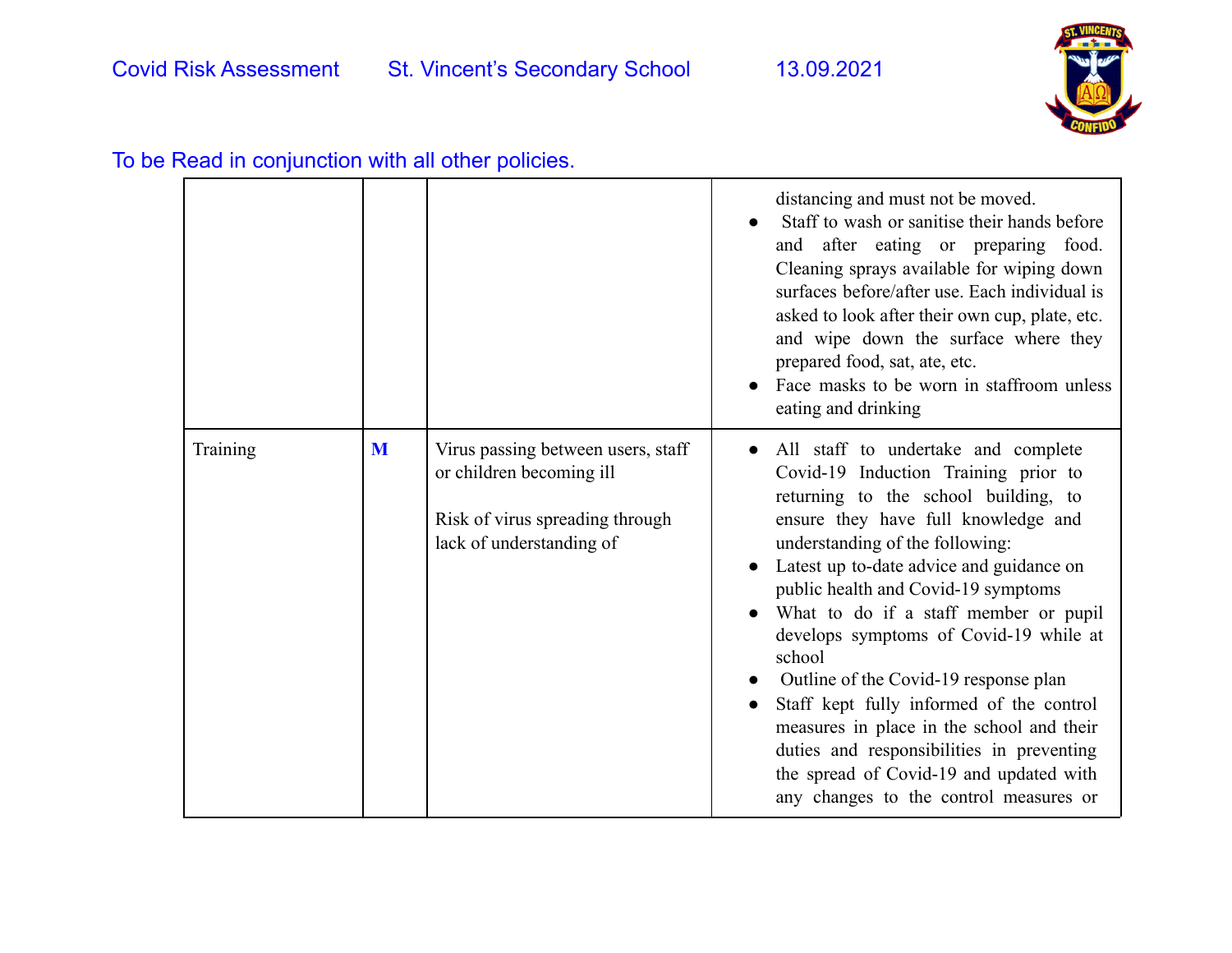

|                    |             |                                                                                                                                                             | guidance available from the authorities.<br>If a staff member is unsure about any<br>aspect of the Covid-19 Response Plan,<br>the associated control measures, or<br>his/her duties, he/she to immediately<br>seek guidance from the Lead Worker<br>Representative or Principal, who are<br>supported in this role by the BoM.                                                                                                       |
|--------------------|-------------|-------------------------------------------------------------------------------------------------------------------------------------------------------------|--------------------------------------------------------------------------------------------------------------------------------------------------------------------------------------------------------------------------------------------------------------------------------------------------------------------------------------------------------------------------------------------------------------------------------------|
| Travelling to work | $\mathbf H$ | Spread of Covid-19 virus<br>Staff becoming ill<br>Risk of virus spreading because<br>of close contact                                                       | Where a staff member exhibits any signs<br>of Covid-19 or has been exposed to a<br>confirmed case they are not to travel to<br>work.<br>If availing of public transport or car<br>sharing sit down to minimise contact<br>with frequently touched surfaces -<br>handles, roofstraps, isolation bars,<br>etc.<br>Wear a face mask and carry hand<br>sanitiser (at least 60% alcohol) and use it<br>regularly throughout your journey. |
| Wellbeing          | H           | Staff suffering trauma as a result<br>of Covid-19 experiences,<br>including bereavement, grief<br>Staff worried and anxious about<br>returning to workplace | We recognise the significant stresses<br>of the past few months on all staff<br>and that everyone is returning to the<br>workplace with their own worries<br>and anxieties.<br>Information about planning for school                                                                                                                                                                                                                 |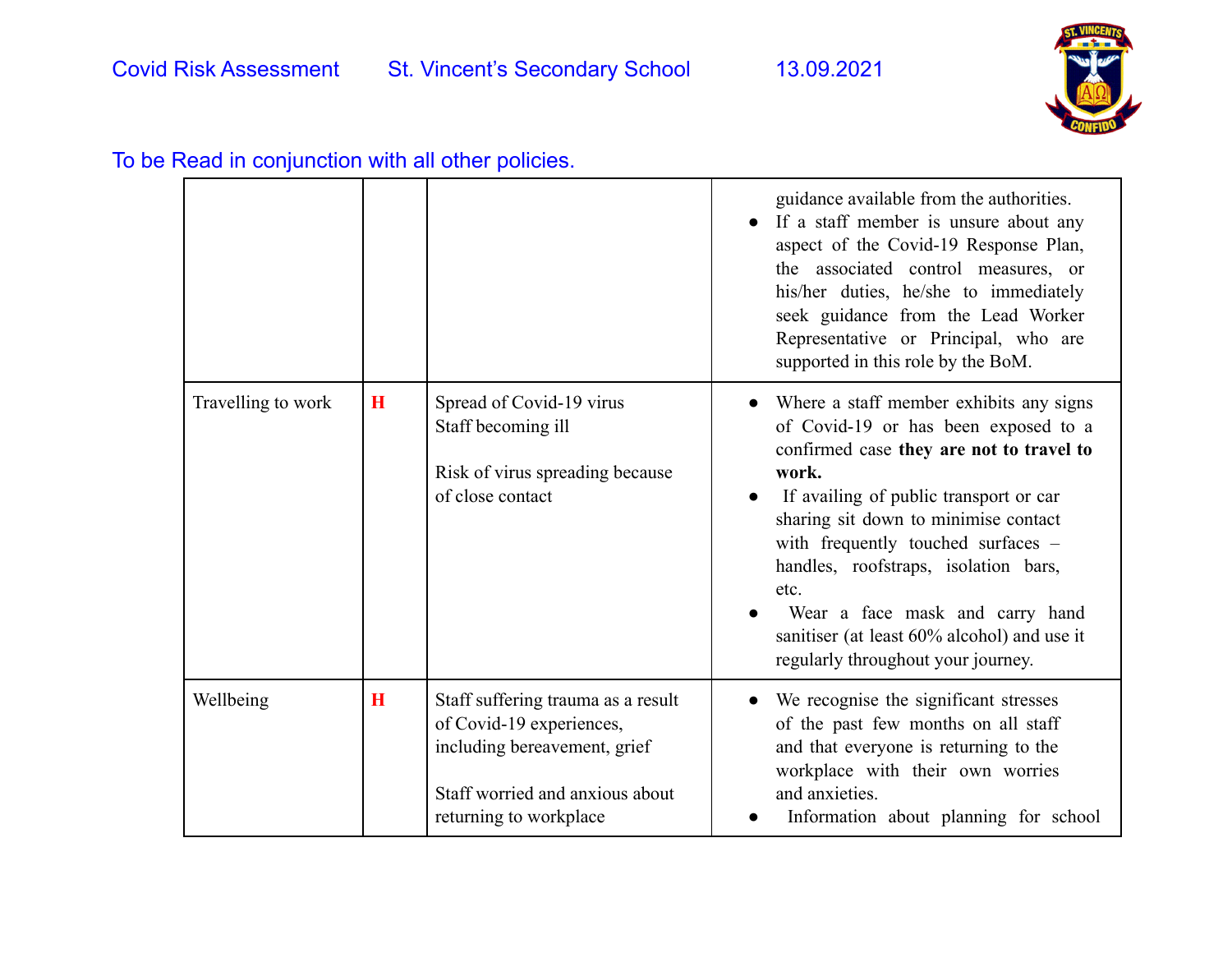

|                                              |                      | Staff suffering from stress                                                                                                           | returning issued in good time with<br>opportunities for staff to contribute to the<br>plan and ask questions<br>The leadership team to ensure there are<br>regular opportunities for 'check-ins' with<br>staff as we settle back into school life<br>Communication re wider supports, e.g.<br>Employee Assistance Service – a dedicated<br>free-phone confidential helpline 1800 411<br>057 available 24 hours a day, 365 days a<br>year providing advice on a range of issues<br>such as wellbeing, legal,<br>financial,<br>mediation, management support etc.<br>Wellbeing supports also available via<br>PDST website. |
|----------------------------------------------|----------------------|---------------------------------------------------------------------------------------------------------------------------------------|---------------------------------------------------------------------------------------------------------------------------------------------------------------------------------------------------------------------------------------------------------------------------------------------------------------------------------------------------------------------------------------------------------------------------------------------------------------------------------------------------------------------------------------------------------------------------------------------------------------------------|
|                                              |                      | <b>Teaching and Learning</b>                                                                                                          |                                                                                                                                                                                                                                                                                                                                                                                                                                                                                                                                                                                                                           |
| <b>List of school</b><br><b>Activities</b>   | <b>Risk</b><br>Level | The School has identified<br>the following risk of<br>harm                                                                            | The school has the following procedures<br>in place to address the risk identified<br>in this assessment                                                                                                                                                                                                                                                                                                                                                                                                                                                                                                                  |
| Restoring<br>Relationships and<br>Curriculum | M                    | Children becoming socially and<br>physically isolated from school<br>Children suffering trauma as a<br>result of Covid-19 experiences | Re-establishing<br>and<br>restoring<br>relationships are the most important<br>aspect of our return to school. As adults,<br>we need to recognise that the experiences<br>of Covid-19 are different for everyone,<br>for those<br>different<br>empathy<br>have                                                                                                                                                                                                                                                                                                                                                            |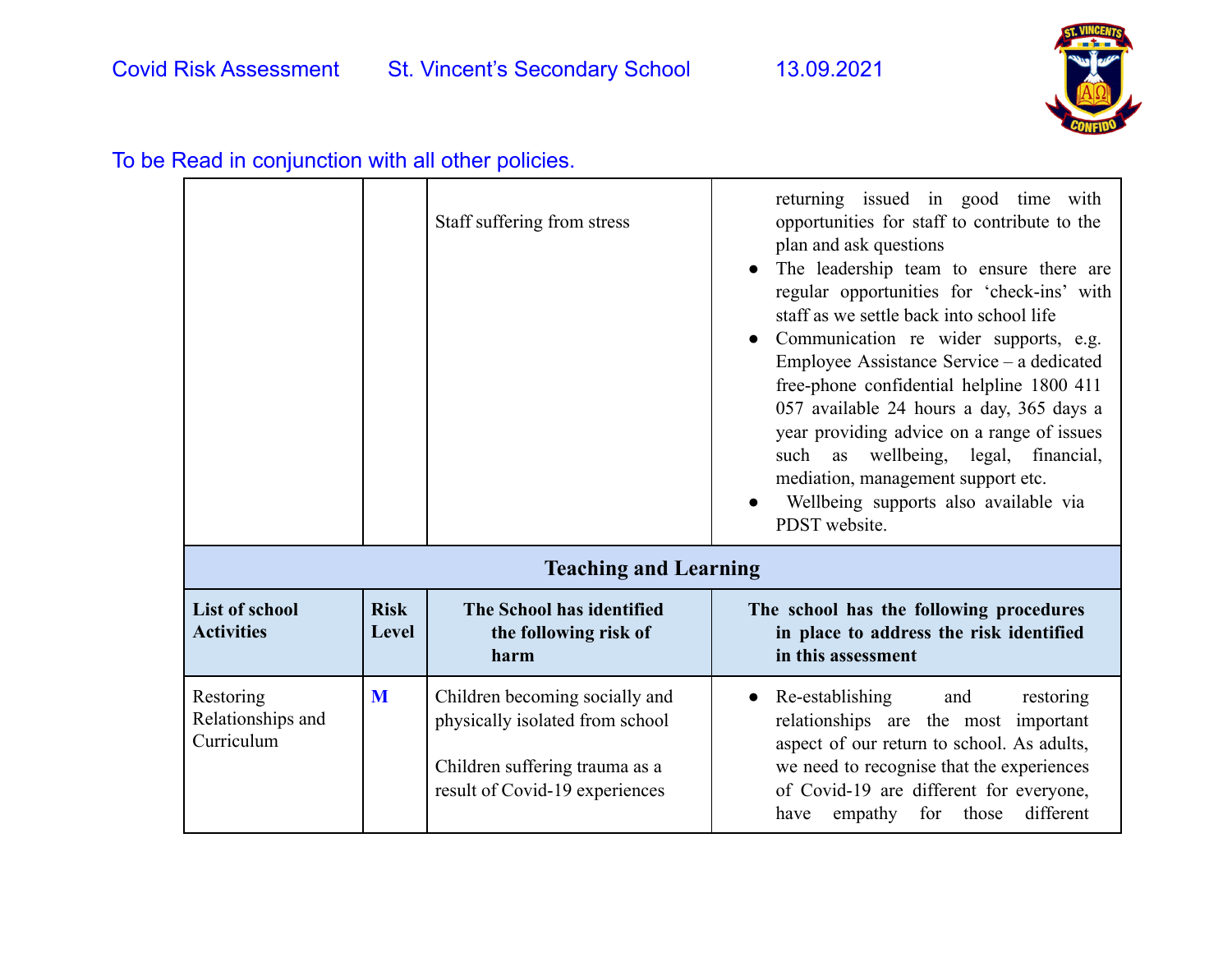

|                                     |   | Children disengaging from<br>school and learning as a result of<br>the school closure                                                                    | experiences<br>and<br>respond<br>with<br>compassion. Re-establishing a sense of<br>safety and communicating confidence<br>and calm to children is very important.<br>We must recognise the potential for<br>trauma while exploring the opportunities<br>for change and how we might like to do<br>things differently now.<br>There<br>opportunities<br>for<br>are<br>re-establishing and taking time to<br>establish and practice school routines<br>without potential distractions from<br>other children/classes.<br>NEPS advises focusing on wellbeing<br>and relationships and taking time in the<br>first few weeks to focus on SPHE and<br>PE.<br>Strenuous physical activity will take<br>place outside or in the Hall where<br>children can be physically distant. |
|-------------------------------------|---|----------------------------------------------------------------------------------------------------------------------------------------------------------|----------------------------------------------------------------------------------------------------------------------------------------------------------------------------------------------------------------------------------------------------------------------------------------------------------------------------------------------------------------------------------------------------------------------------------------------------------------------------------------------------------------------------------------------------------------------------------------------------------------------------------------------------------------------------------------------------------------------------------------------------------------------------|
| Special Educational<br><b>Needs</b> | M | Risk of virus spreading<br>through high-touch surfaces<br>Risk of virus spreading through<br>lack of hygiene/cleanliness<br>procedures Staff maintaining | We acknowledge the time away from<br>school has been particularly challenging<br>for children with SEN and their families<br>and their transition back to the school<br>building and need particularly careful<br>attention to reduce anxiety and support                                                                                                                                                                                                                                                                                                                                                                                                                                                                                                                  |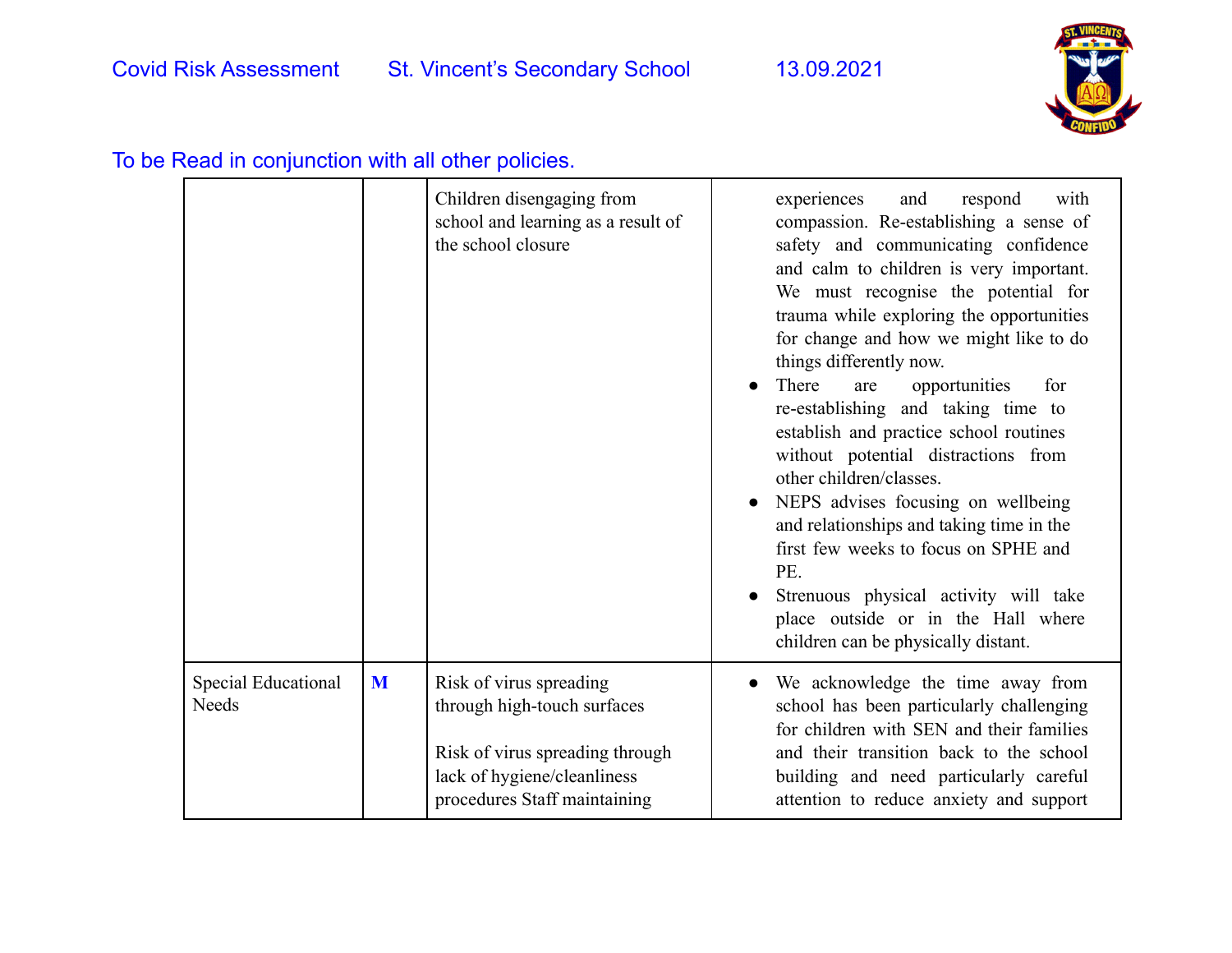

|                                            |   | physical distancing from one<br>another in the classroom                               | $\bullet$ | their wellbeing.<br>Physical distancing<br>may<br>be<br>more<br>challenging<br>for<br>children.<br>these<br>Parents/carers are advised to be particularly<br>vigilant to symptoms. Staff working<br>closely with SEN children to always wear a<br>mask. Children may need support with<br>hand washing and need additional support<br>around hygiene.<br>It is acknowledged that for some<br>children with additional needs, physical<br>distancing will be difficult to maintain.<br>In these instances, staff must increase<br>hand-washing and sanitising, both for<br>themselves and the child and minimise<br>the contact as much as possible. |
|--------------------------------------------|---|----------------------------------------------------------------------------------------|-----------|-----------------------------------------------------------------------------------------------------------------------------------------------------------------------------------------------------------------------------------------------------------------------------------------------------------------------------------------------------------------------------------------------------------------------------------------------------------------------------------------------------------------------------------------------------------------------------------------------------------------------------------------------------|
| Physical Education<br>and outdoor learning | M | Risk of virus spreading<br>through lack of physical<br>distancing Risks re ventilation |           | Teachers to create more opportunities<br>than usual for children to be outdoors,<br>weather permitting, it would be advisable<br>to go outside, or to another room (e.g.<br>Hall) for part of this time $-$ for PE, to<br>read a story etc – an opportunity to get<br>out of the room, move around a bit and<br>have some fun! In PE lessons, it is<br>important to recognise that some children<br>may have had limited time outdoors or                                                                                                                                                                                                           |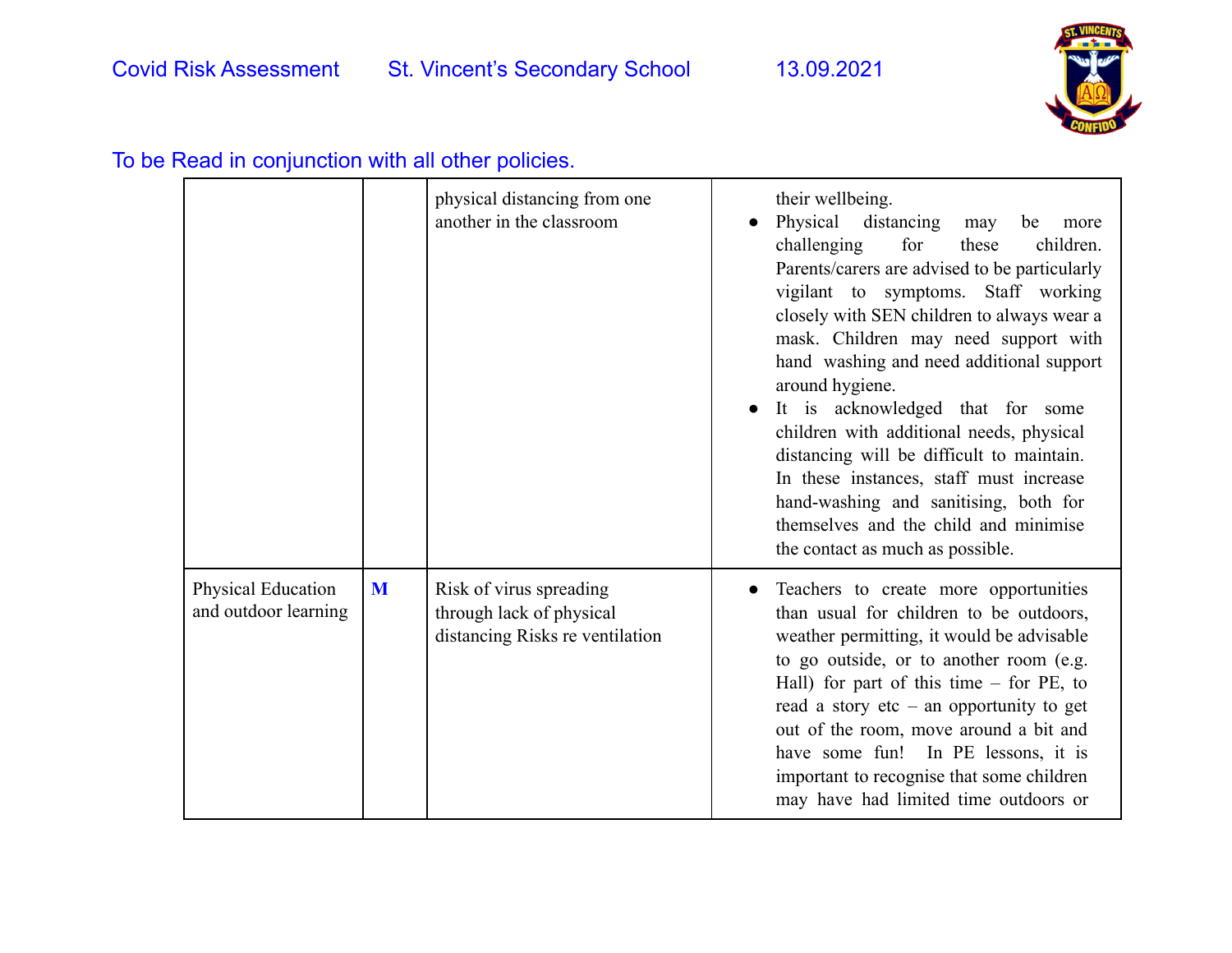

| To be Read in conjunction with all other policies. |  |  |  |  |  |  |  |
|----------------------------------------------------|--|--|--|--|--|--|--|
|----------------------------------------------------|--|--|--|--|--|--|--|

|                                   |   |                                                                                                                                           | chance for physical exercise. Focusing on<br>fundamental movement skills in the<br>athletics or games strands are good ways<br>to get everyone moving again, and with<br>some creativity, can be done with<br>physical distancing. See PDST resources.<br>Minimise equipment sharing and clean<br>shared equipment between uses by<br>different people.                                                                                                                                                                                                                                                                                                                                                               |
|-----------------------------------|---|-------------------------------------------------------------------------------------------------------------------------------------------|-----------------------------------------------------------------------------------------------------------------------------------------------------------------------------------------------------------------------------------------------------------------------------------------------------------------------------------------------------------------------------------------------------------------------------------------------------------------------------------------------------------------------------------------------------------------------------------------------------------------------------------------------------------------------------------------------------------------------|
| Shared Resources in<br>Classrooms | H | Risk of virus spreading<br>through high-touch surfaces<br>Risk of virus spreading<br>through lack of<br>hygiene/cleanliness<br>procedures | Equipment sharing to be minimised with<br>careful timetabling and rotas.<br>Observe good hygiene (hand washing and<br>respiratory etiquette, do not touch your<br>eyes, nose, mouth with unwashed hands,<br>etc.) before and after handling books and<br>other materials.<br>Any books/resources that are used by one<br>group to be quarantined for 72 hours before<br>being used by another. Quarantining means<br>placing these items in a separate box with a<br>post-it or label with the time and date of the<br>start of the quarantine period. Following<br>the expiry of the 72-hours, the items may<br>be unboxed.<br>Children have their own individual art and<br>equipment supplies, e.g. scissors, glue |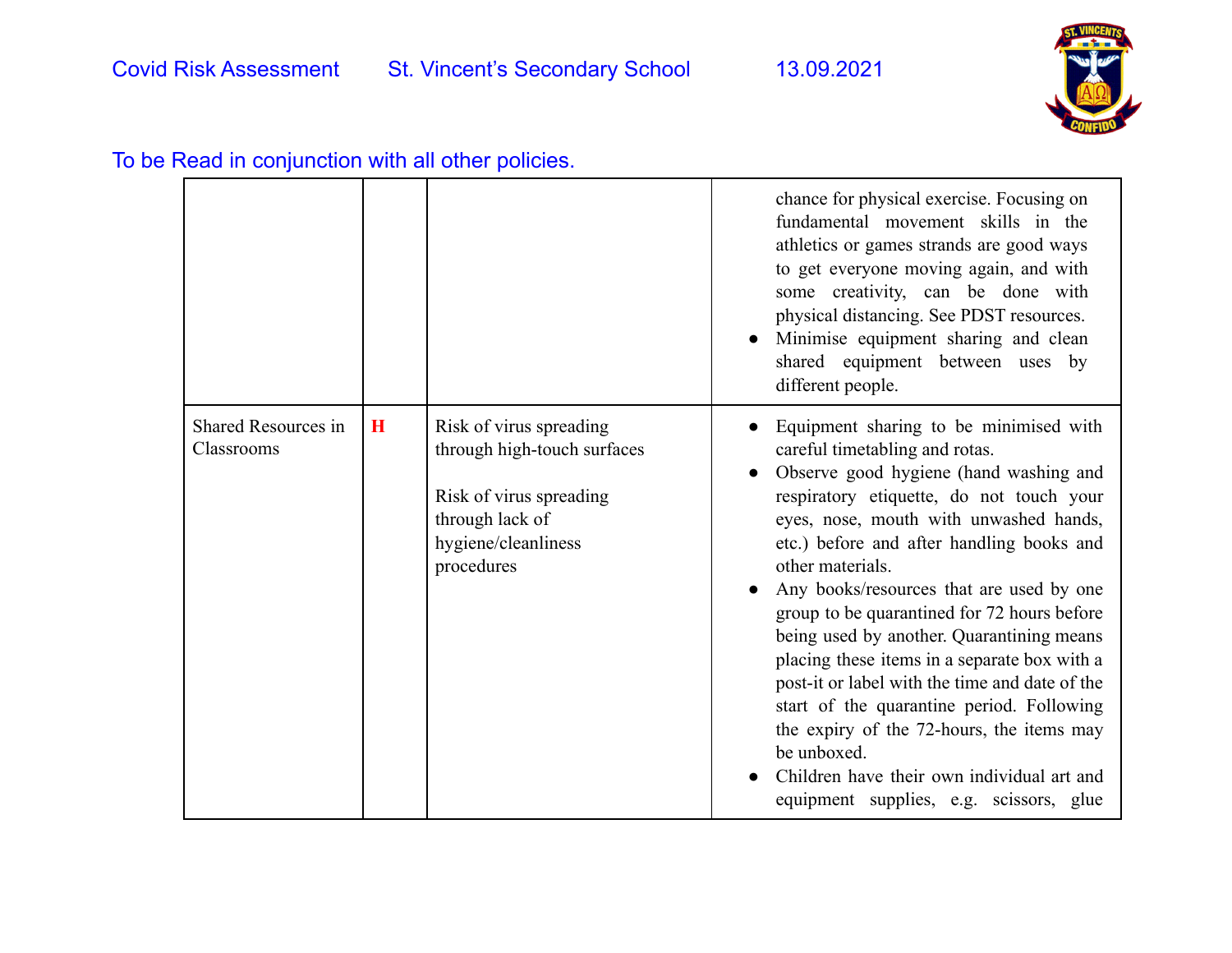

|          |   |                                                                                                                                              | sticks, colouring pencils, paintbrush, etc.<br>Shared electronic devices such as tablets,<br>touch screens, keyboards cleaned<br>between use, using antibacterial wipes.<br>To the greatest extent possible, musical<br>instruments are not shared between<br>children and if sharing is required, the<br>instruments are cleaned between uses.<br>Children encouraged to perform hand<br>hygiene after using any shared item.                                                                                                                                |
|----------|---|----------------------------------------------------------------------------------------------------------------------------------------------|---------------------------------------------------------------------------------------------------------------------------------------------------------------------------------------------------------------------------------------------------------------------------------------------------------------------------------------------------------------------------------------------------------------------------------------------------------------------------------------------------------------------------------------------------------------|
| Homework | M | Risk of virus spreading<br>through sharing of resources<br>between home and school<br>Risk of virus spreading<br>through high-touch surfaces | Homework will be set via google classrooms<br>and at least some tasks completed each week<br>to continue children's engagement with the<br>online platform.<br>Where homework books or copies are<br>being sent home, this is kept to a<br>minimum and tasks set per week and<br>self-corrected<br>children<br>where<br>by<br>possible.<br>Where teachers are correcting homework<br>books/copies, they wash their hands<br>before and afterwards, keep their hands<br>away from their face and ensure to wipe<br>down the book/copy before touching<br>them. |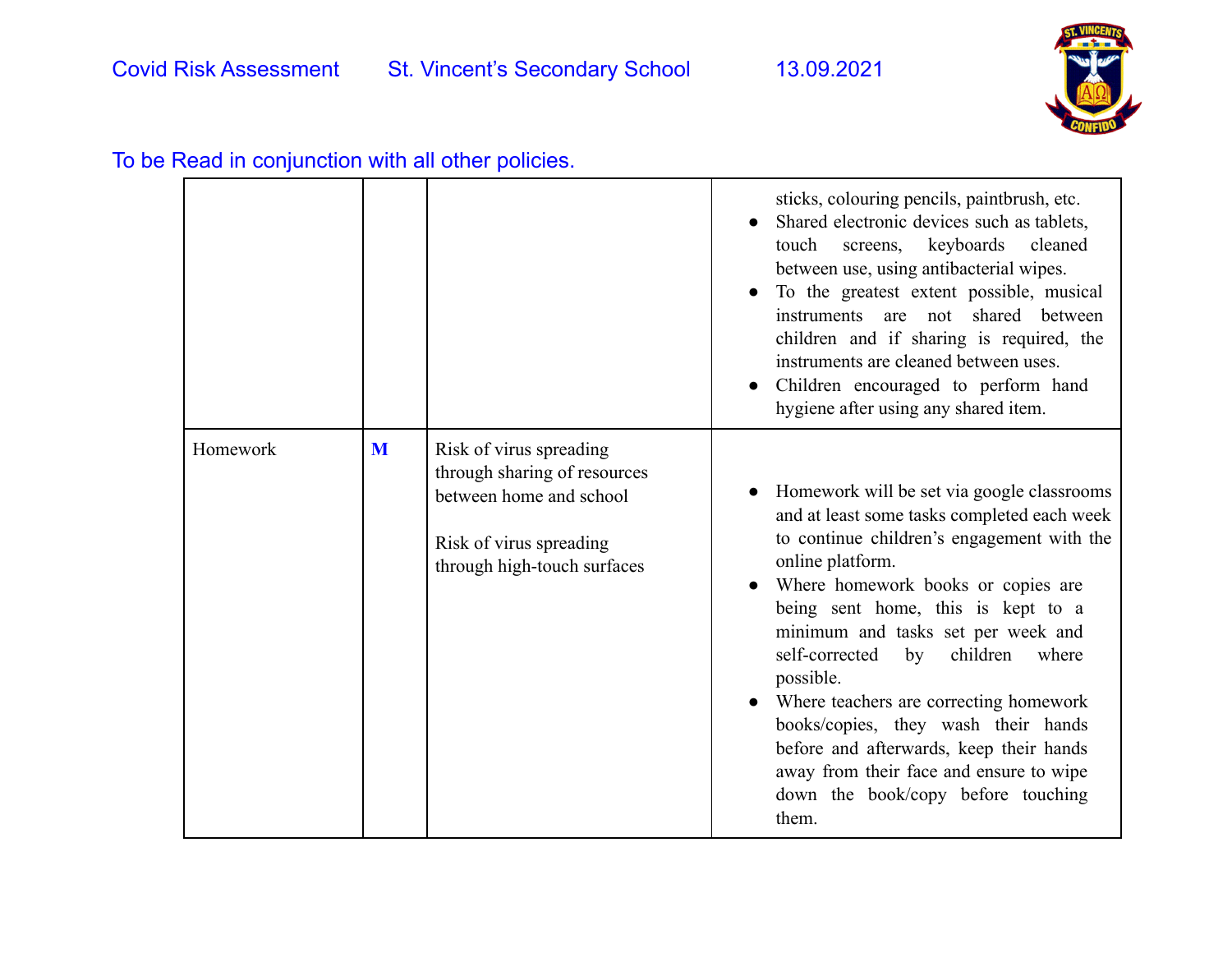

| In class support<br>including SNA<br>Support | $\bf{H}$ | Staff maintaining physical<br>distancing from one another in the<br>classroom<br>Different adults moving<br>between different classes with<br>increased risk of virus<br>spreading | In-class support to continue as a core part of<br>$\bullet$<br>the work of support teachers and SNAs.<br>In line with our current support teaching<br>$\bullet$<br>and SNA allocation, support to be<br>focused in a limited number of classes.<br>When working in class, it is important<br>that adults maintain as much distance as<br>possible from one another, at least 2m.                                                           |
|----------------------------------------------|----------|------------------------------------------------------------------------------------------------------------------------------------------------------------------------------------|--------------------------------------------------------------------------------------------------------------------------------------------------------------------------------------------------------------------------------------------------------------------------------------------------------------------------------------------------------------------------------------------------------------------------------------------|
| Use of ICT                                   | $\bf H$  | Risk of virus spreading<br>through high-touch surfaces                                                                                                                             | Children encouraged to continue using<br>$\bullet$<br>technology during the school day.<br>The covers on the iPads are wipeable and<br>wiped down before and after use with<br>anti-bacterial wipes.<br>Keyboards on computers sanitised before<br>and after use.                                                                                                                                                                          |
| Virtual Learning                             | M        | Very high risk' children missing<br>out on learning from being out<br>of school<br>Children not able to access<br>learning from home during a<br>school closure                    | As we return, we will establish if there are<br>any children 'at very high risk' who will<br>not return to the school building. Virtual<br>learning via Google Classroom to continue<br>for any child in this instance.<br>A designated teacher- HSCL and class<br>teacher to be responsible for posting<br>appropriate learning for the child each<br>week and to check-in with the family<br>regularly for support. Time to be allocated |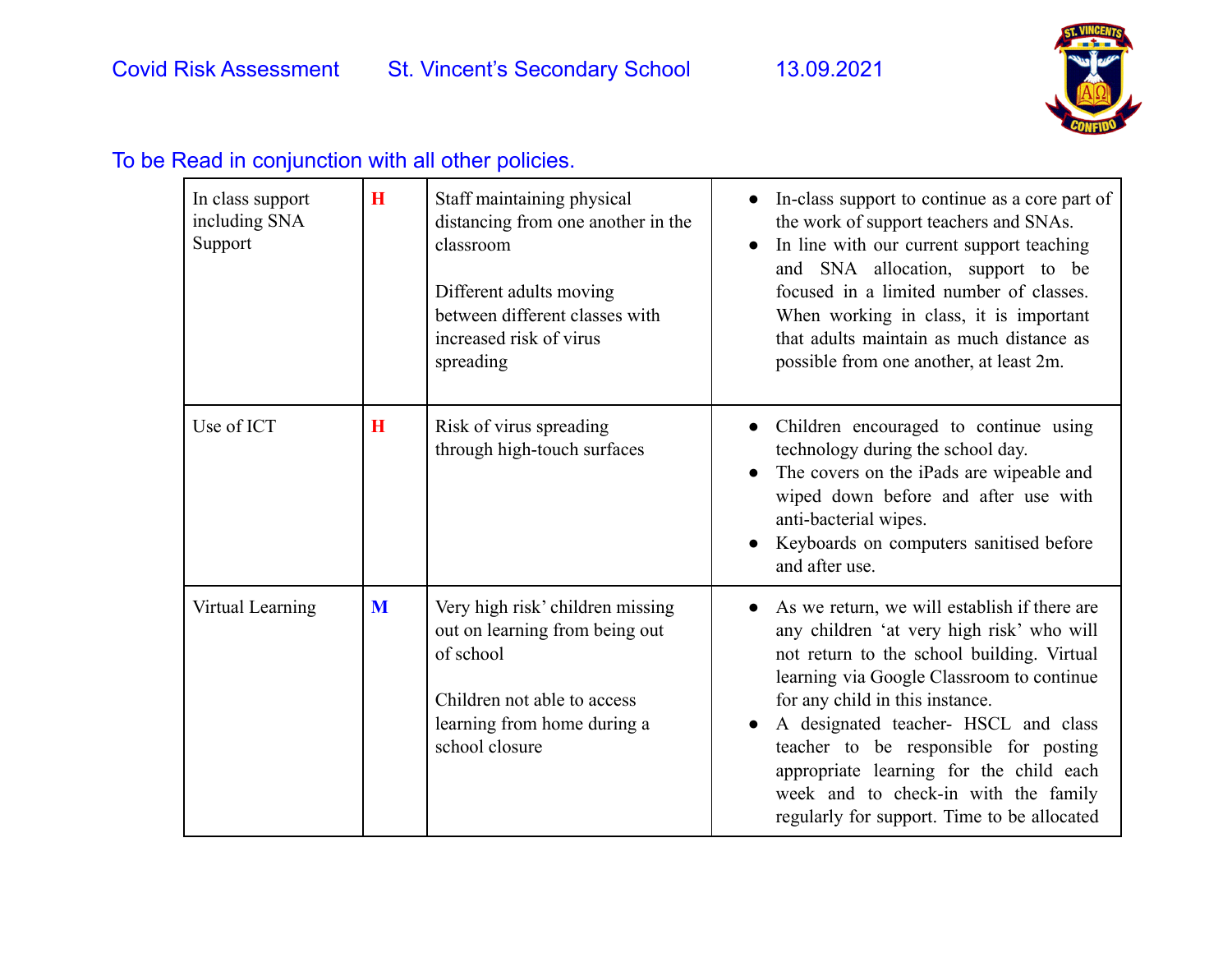

| To be Read in conjunction with all other policies. |  |  |
|----------------------------------------------------|--|--|
|----------------------------------------------------|--|--|

|  | with the support timetable for this work, if<br>necessary.<br>If there is a localised closure and our<br>school has to close for a period, we will<br>revert to online learning and the use of<br>Google Classroom and google meets.<br>During September, we will take time in our<br>staff meeting to reflect on our online<br>learning experiences from March - June<br>2020 and consider additional measures that<br>may need to be considered in the event of a<br>further closure, including continued use of<br>gSuite in class and support settings so that<br>all children (especially those who did not<br>engage as much in the summer term) are<br>increasingly familiar with the Google<br>classrooms platform, how to access and<br>complete activities; getting devices to<br>children and families who need them, and<br>ensuring staff are up to date on the updates<br>that have been rolled out over the summer.<br>We will also need to explore widening<br>our use of Google Meet, Zoom and the<br>potential of more synchronous lessons<br>to keep children engaged with their |
|--|-----------------------------------------------------------------------------------------------------------------------------------------------------------------------------------------------------------------------------------------------------------------------------------------------------------------------------------------------------------------------------------------------------------------------------------------------------------------------------------------------------------------------------------------------------------------------------------------------------------------------------------------------------------------------------------------------------------------------------------------------------------------------------------------------------------------------------------------------------------------------------------------------------------------------------------------------------------------------------------------------------------------------------------------------------------------------------------------------------|
|  | learning while at home<br>We have collected all teachers google                                                                                                                                                                                                                                                                                                                                                                                                                                                                                                                                                                                                                                                                                                                                                                                                                                                                                                                                                                                                                                     |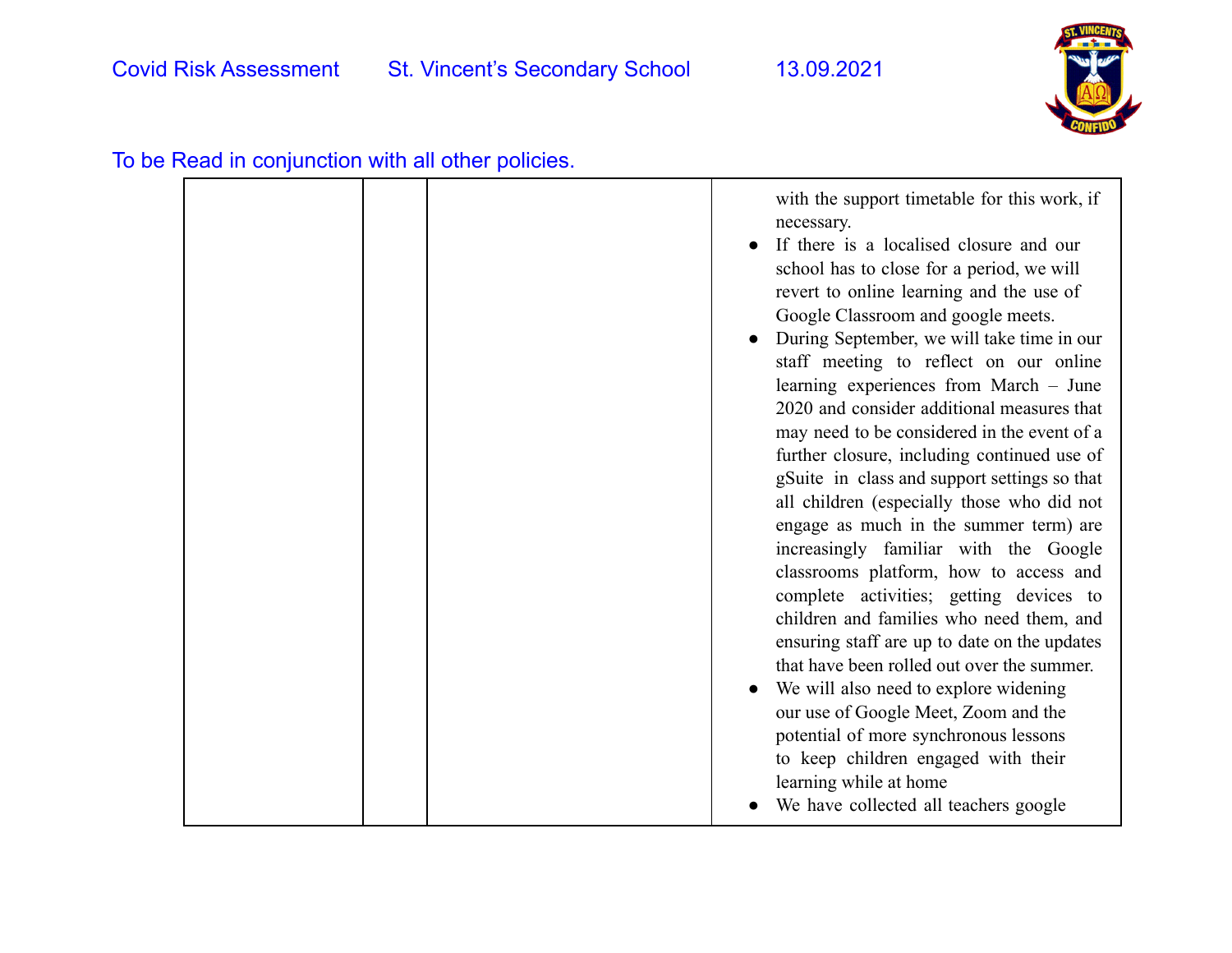

|                                      |                                   |                                                                                                                                                          | classroom codes in the event a student<br>is unable to access a class.                                                                                                                                                                                                                         |
|--------------------------------------|-----------------------------------|----------------------------------------------------------------------------------------------------------------------------------------------------------|------------------------------------------------------------------------------------------------------------------------------------------------------------------------------------------------------------------------------------------------------------------------------------------------|
|                                      |                                   | <b>Changes to school Activities</b>                                                                                                                      |                                                                                                                                                                                                                                                                                                |
| <b>List of school</b><br>activities  | <b>Level</b><br>of<br><b>Risk</b> | The school has identified the<br>following risk of harm                                                                                                  | The school has the following in place to<br>address the risk identified in this<br>assessment                                                                                                                                                                                                  |
| After school clubs<br>and activities | H                                 | Children from different classes<br>mixing in the one space without<br>physical distancing                                                                | After-school clubs and activities to not run<br>for the month of September to allow time<br>for new routines and structures to be<br>embedded into daily practice.<br>Only first years will take part in<br>ExtraCurricular activities to start off. All<br>classes will take part separately. |
| <b>Breakfast clubs</b>               | H                                 | Large groups gathering in an<br>indoor space and passing the<br>virus to one another<br>Additional risks associated with<br>food preparation and hygiene | Due to physical distancing guidelines, 10<br>students max can use the breakfast club.<br>Disposable cups and cutlery will be used.                                                                                                                                                             |
| <b>Contact Logs</b>                  | H                                 | Being unsure of who has been<br>in contact with different<br>members of school community                                                                 | All visitors to the school to complete a<br>$\bullet$<br>contract tracing log with their personal<br>details and information regarding their                                                                                                                                                   |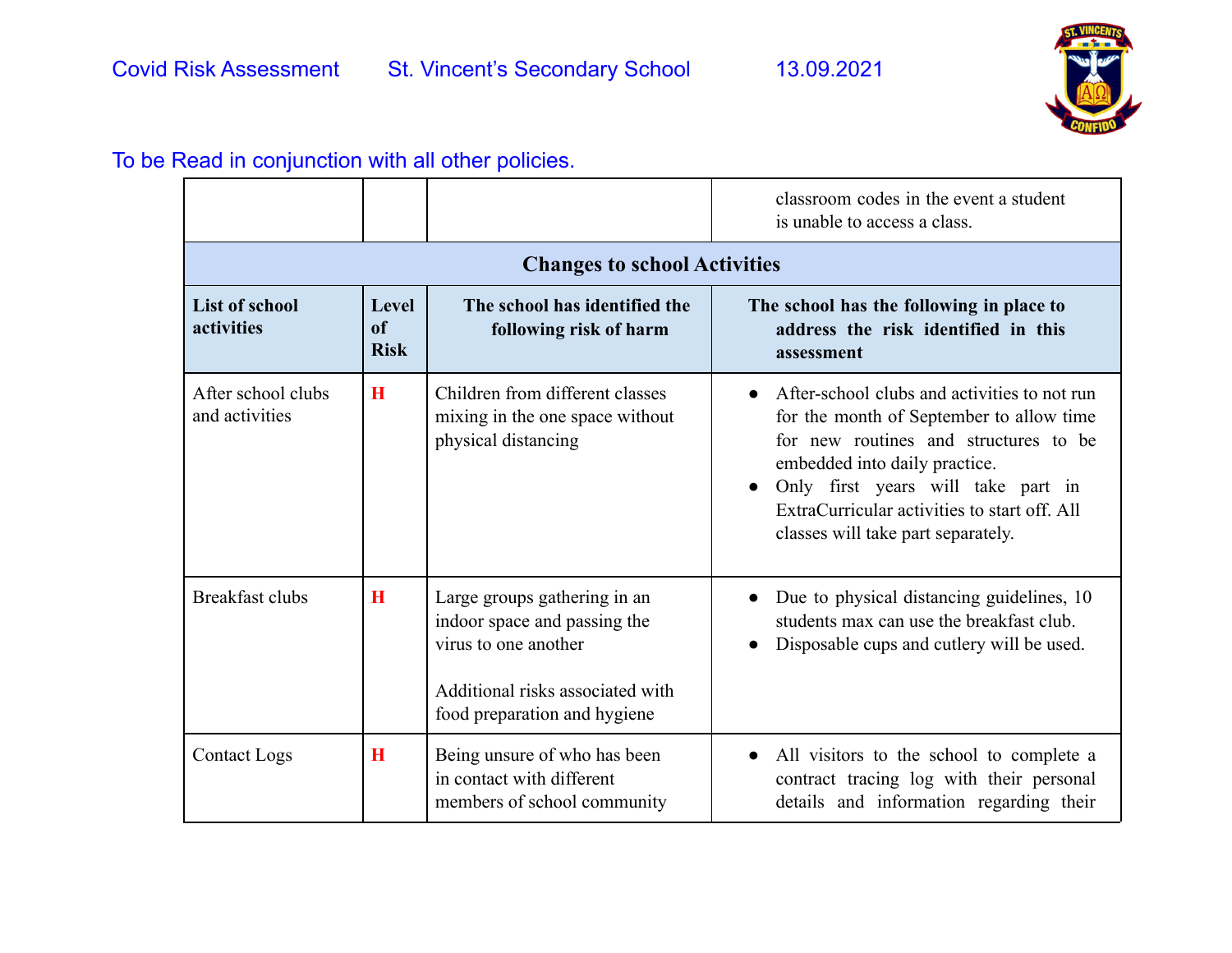

|                           |   | Not having a way to contact<br>visitors if a case of Covid-19<br>arises in the school following<br>their visit                                                                                                                    | visit and those they interacted with                                                                                                                                                                                                                                                                                                                                                                                                                                                                                                                                      |
|---------------------------|---|-----------------------------------------------------------------------------------------------------------------------------------------------------------------------------------------------------------------------------------|---------------------------------------------------------------------------------------------------------------------------------------------------------------------------------------------------------------------------------------------------------------------------------------------------------------------------------------------------------------------------------------------------------------------------------------------------------------------------------------------------------------------------------------------------------------------------|
| <b>Educational Visits</b> | H | Maintaining adequate supervision<br>while physical distancing outside<br>of the school site<br>Risks of other places not<br>having hygiene protocols in<br>place<br>Risk of child/adult contracting<br>virus as a result of visit | Educational visits will not run for the<br>month of September to allow time for new<br>routines and structures to be embedded<br>into daily practice.<br>Teachers to consider opportunities for<br>virtual tours of museum and galleries<br>Some enrichment opportunities may be<br>$\bullet$<br>available virtually, e.g. a Zoom session<br>with an author or a video call with a local<br>historian. Teachers to avail of as many of<br>these opportunities as possible to continue<br>to provide a creative and engaging<br>curriculum and spark children's curiosity. |
| <b>School Meals</b>       | H | Risk of virus being spread through<br>high touch surfaces                                                                                                                                                                         | School lunches will be distributed the PE<br>$\bullet$<br>hall to allow for social distancing in the<br>queue<br>Children to wash or sanitise their hands<br>before and after eating                                                                                                                                                                                                                                                                                                                                                                                      |
| School Uniform            | M | Risk of virus being spread through<br>close contact                                                                                                                                                                               | Children wear their own clothes the day<br>$\bullet$<br>they have PE on their timetable.                                                                                                                                                                                                                                                                                                                                                                                                                                                                                  |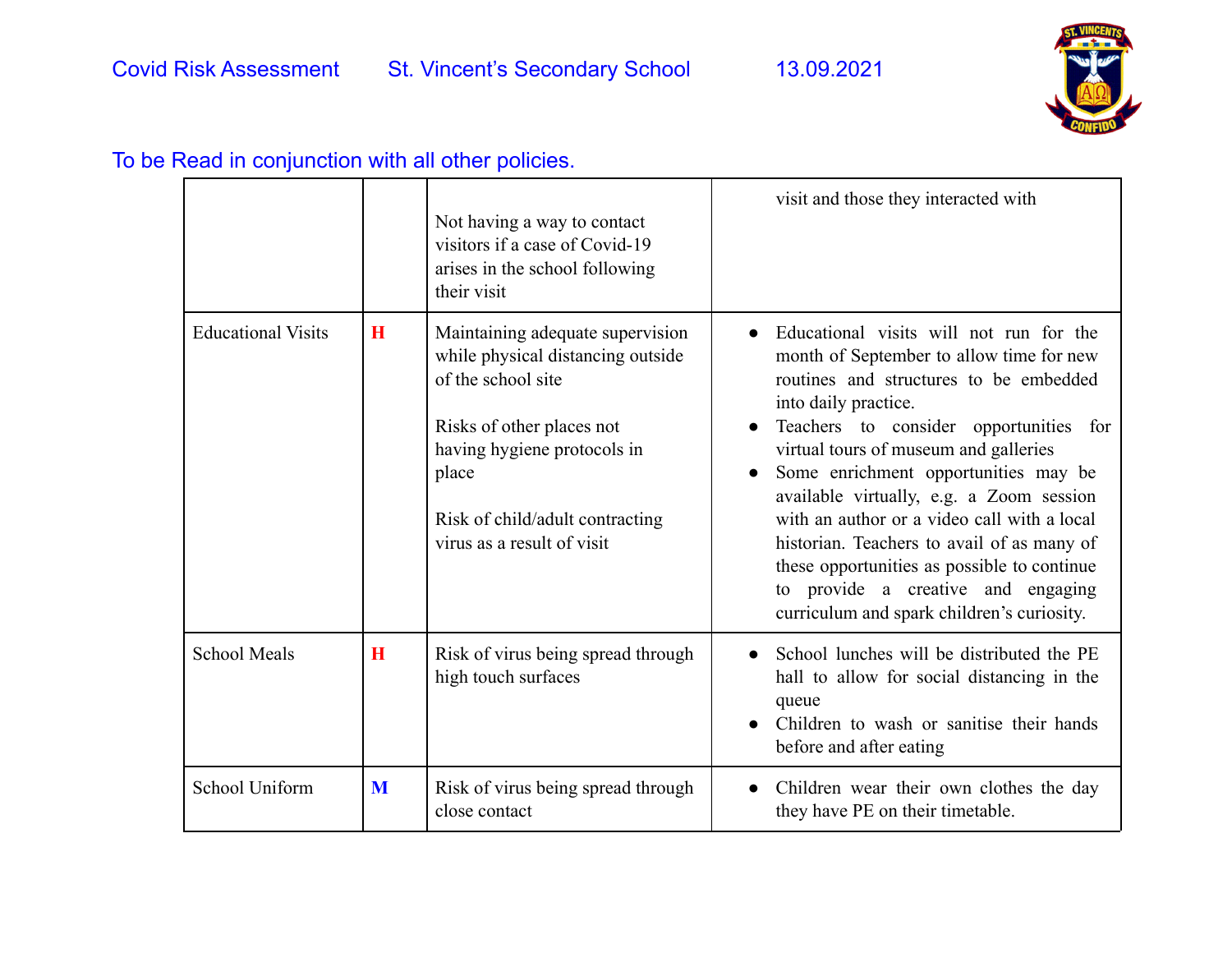

|                                                 |   |                                                                                                                                                                                                                           | Uniforms to be washed on a high heat each<br>week to ensure high standards of<br>cleanliness and hygiene                                                                                                                                                                                                                                                                                                                                                                                                                                                                                                    |
|-------------------------------------------------|---|---------------------------------------------------------------------------------------------------------------------------------------------------------------------------------------------------------------------------|-------------------------------------------------------------------------------------------------------------------------------------------------------------------------------------------------------------------------------------------------------------------------------------------------------------------------------------------------------------------------------------------------------------------------------------------------------------------------------------------------------------------------------------------------------------------------------------------------------------|
| <b>Visitors</b>                                 | M | People outside the immediate<br>school community bringing the<br>Covid-19 virus onto the school<br>site<br>Not having a way to contact<br>visitors if a case of Covid-19<br>arises in the school following their<br>visit | Visits to the school to be very restricted<br>and visitors asked to:<br>Make a prior appointment before visiting<br>and remain at home if they have any<br>Covid19 symptoms<br>Follow the agreed Covid-19 protocols for<br>the school, sanitise before entering the<br>premises and complete a visitor contact<br>tracing log on entry<br>Adhere to social distancing requirements,<br>complete business promptly and leave<br>premises immediately. Visitors to continue<br>to be greeted with dignity and respect, but<br>expectations about the new procedures<br>must be clear and strictly adhered to. |
| External Coaches,<br><b>Specialist Teachers</b> | M | People outside the immediate<br>school community bringing the<br>Covid-19 virus onto the school<br>site<br>Not having a way to contact<br>visitors if a case of Covid-19<br>arises in the school following their          | Specialist teachers/coaches (e.g. GAA or<br>Rugby) will not run for the first term to<br>allow time for new routines and structures<br>to be embedded into daily practice.<br>Procedures for starting these activities to<br>be considered later in the term, taking on<br>board all current public health advice.<br>Each activity to be dealt with on a case by                                                                                                                                                                                                                                           |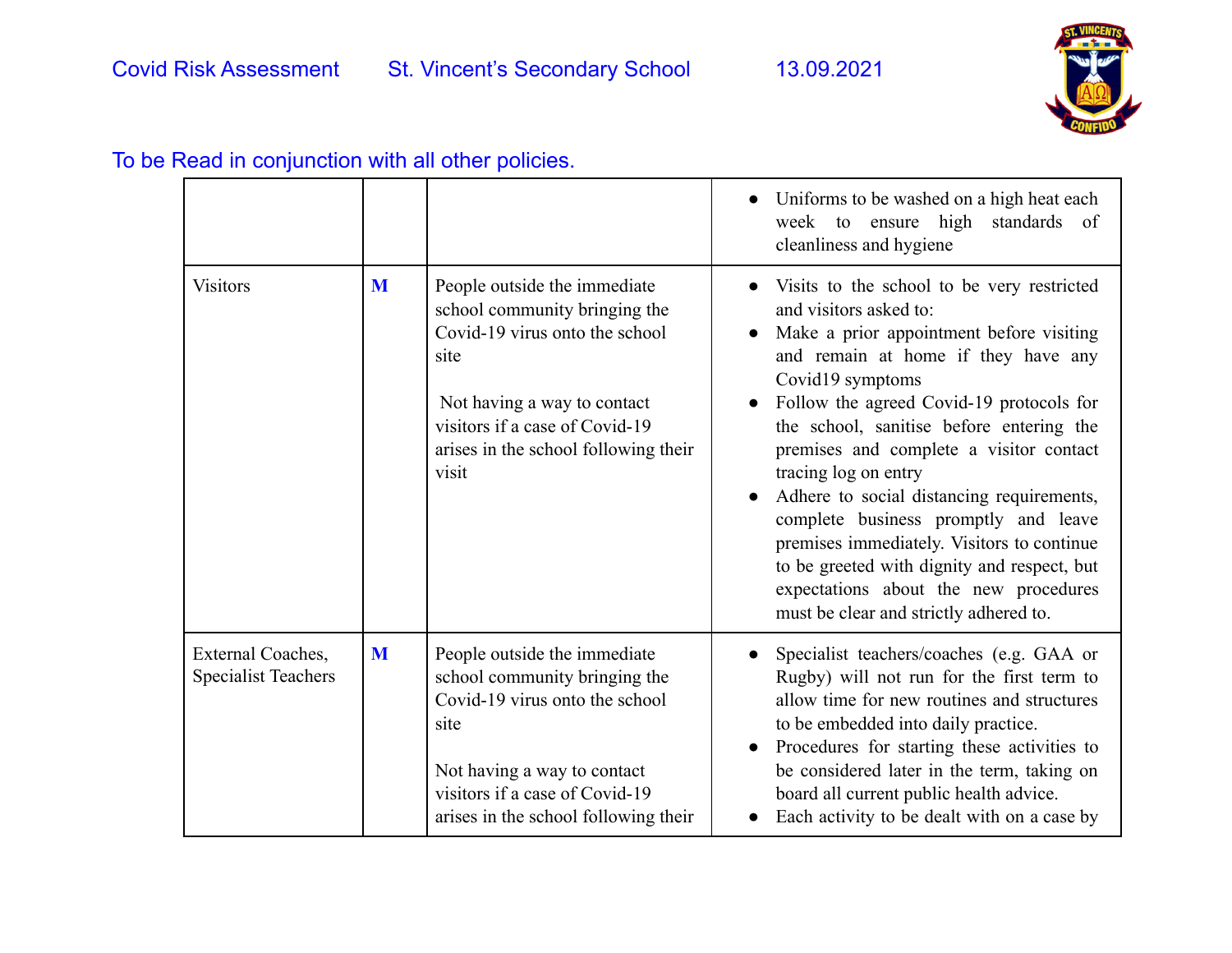

|             |         | visit                                                                                                                                                                                                                                                            | case basis.                                                                                                                                                                                                                                                                                                                                                                                                                                                                                                              |
|-------------|---------|------------------------------------------------------------------------------------------------------------------------------------------------------------------------------------------------------------------------------------------------------------------|--------------------------------------------------------------------------------------------------------------------------------------------------------------------------------------------------------------------------------------------------------------------------------------------------------------------------------------------------------------------------------------------------------------------------------------------------------------------------------------------------------------------------|
| <b>HSCL</b> | $\bf H$ | Risk of virus spreading through<br>close contact<br>Maintaining adequate physical<br>distancing outside of the school<br>site<br>Risks of other places not having<br>hygiene protocols in place<br>Risk of child/adult contracting<br>virus as a result of visit | HSCL teacher will not enter homes for<br>home visits<br>While in exceptional circumstances, the<br>$\bullet$<br>HSCL teacher may visit a home, he will<br>remain outdoors and at a 2m distance from<br>any other person at all times.<br>• Most contact with parents/carers will be<br>via phone or outdoors in the school setting<br>where possible.<br>Where a longer meeting is necessary, it<br>$\bullet$<br>should be scheduled in advance in a space<br>that can meet 2m physical distancing<br>requirements only. |

Updated on 17.09.20 by members of the Covid Committee. Principal (M Quinn), Deputy (N McCann), LWR(J Hanrahan), First Aid Co-ordinator(P Walsh)